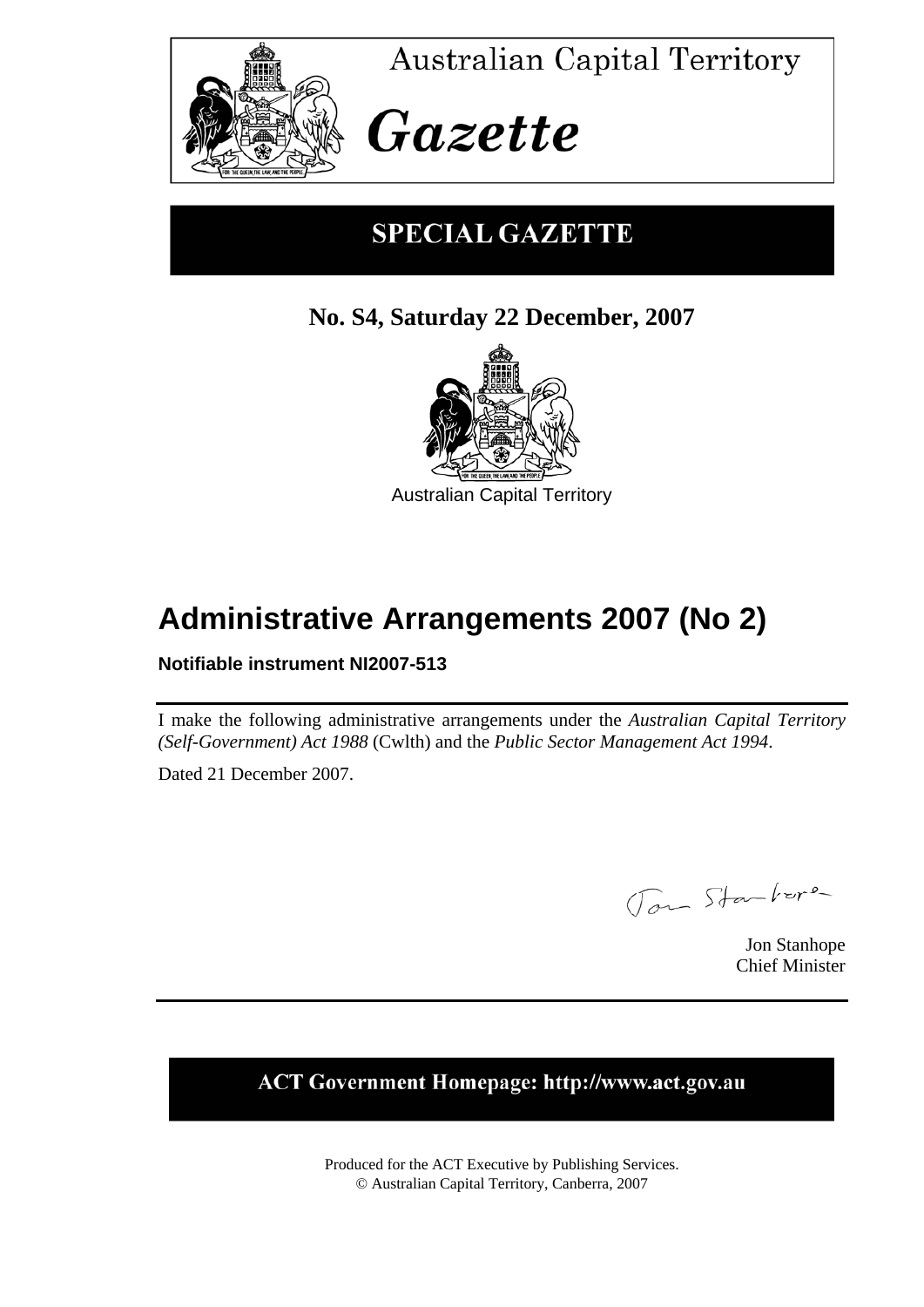

Australian Capital Territory

# **Administrative Arrangements 2007 (No 2)**

**Notifiable instrument NI2007-513**

made under the

**Australian Capital Territory (Self-Government) Act 1988 (Cwlth) and the Public Sector Management Act 1994** 

## **Contents**

|   | Name of arrangements                                        |   |
|---|-------------------------------------------------------------|---|
| 2 | Commencement                                                | 1 |
| 3 | <b>Definitions</b>                                          | 1 |
| 4 | Ministerial portfolios-allocation of powers                 | 1 |
| 5 | Authorisation of Ministers to act on each others behalf     | 2 |
| 6 | Constitution of administrative units                        | 2 |
| 7 | Ministerial functions and functions of administrative units | 2 |
| 8 | Repeal                                                      | 3 |
|   |                                                             |   |

**Schedule 1 Portfolios, administrative units and functions** 4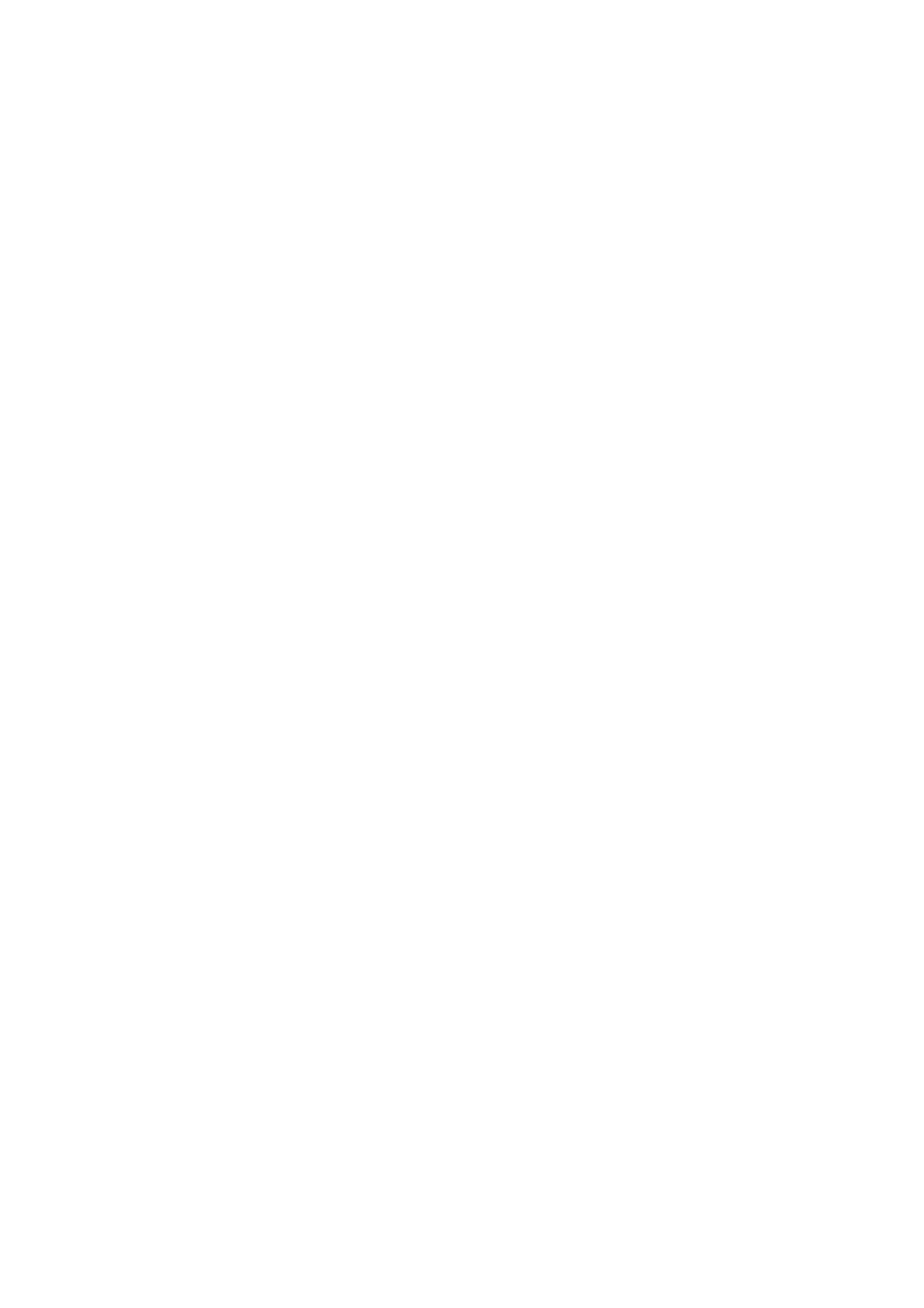### **1 Name of arrangements**

These arrangements are the *Administrative Arrangements 2007 (No 2)*.

### **2 Commencement**

These arrangements commence on the day after their notification day.

### **3 Definitions**

In these arrangements:

*Public Sector Management Act* means the *Public Sector Management Act 1994*.

*Self-Government Act* means the *Australian Capital Territory (Self-Government) Act 1988* (Cwlth).

### **4 Ministerial portfolios—allocation of powers**

For the Self-Government Act, section 43 (1), a Minister mentioned in schedule 1, column 1 is allocated responsibility for the following matters relating to the powers of the Executive:

- (a) governing the Territory in relation to the matters mentioned in column 2 opposite the reference to the Minister;
- (b) executing and maintaining the Territory enactments mentioned in column 3 opposite the reference to the Minister and the subordinate laws under those enactments;
- (c) exercising the powers of the Executive under the Commonwealth laws mentioned in column 3 opposite the reference to the Minister;
- (d) exercising prerogatives of the Crown for the matters mentioned in paragraphs (a), (b) and (c).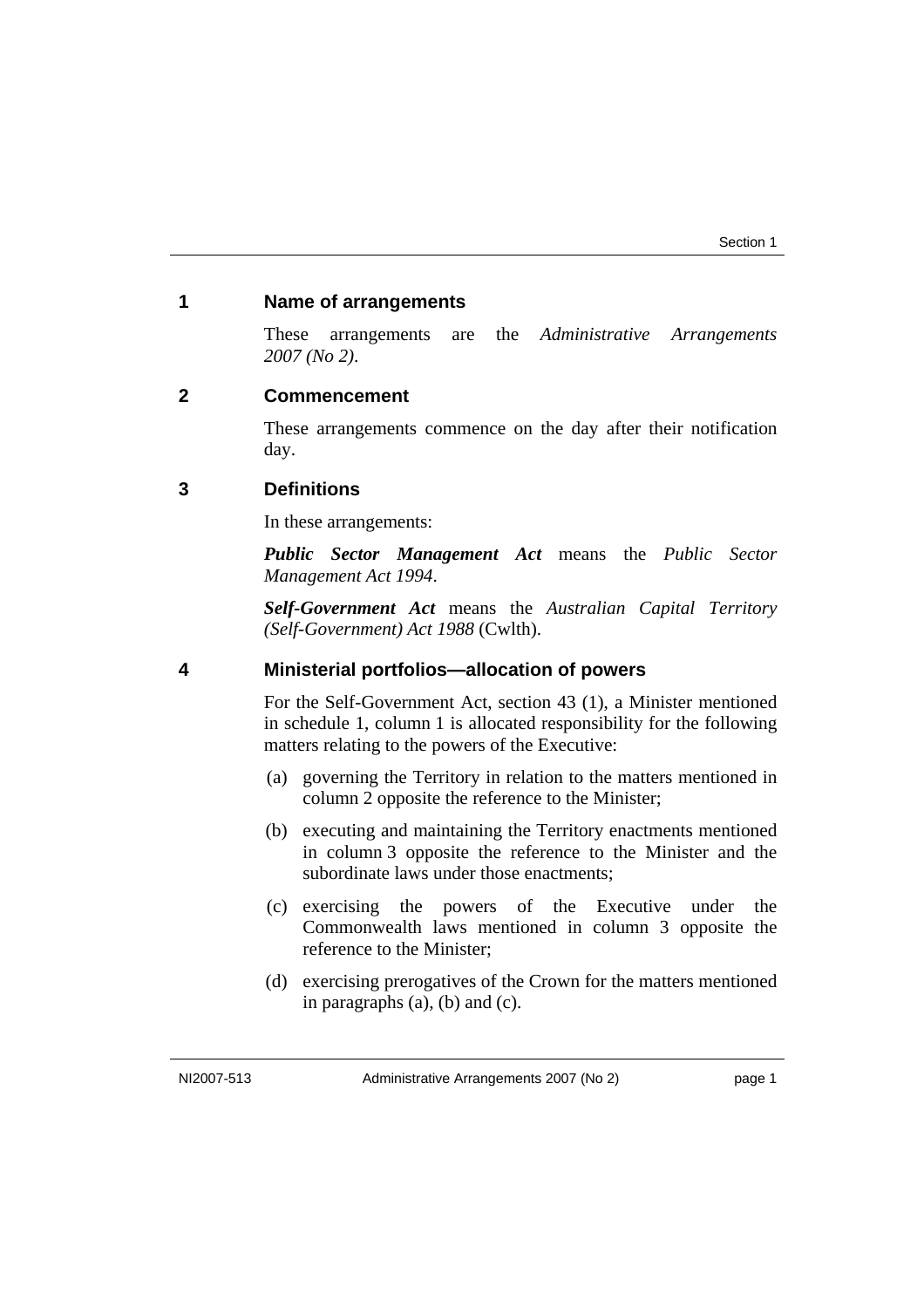### **5 Authorisation of Ministers to act on each others behalf**

- (1) For the Self-Government Act, section 43 (2), any Minister is authorised to act on the Chief Minister's behalf or on behalf of another Minister.
- (2) Subsection (1) is subject to the *Legislation Act 2001*, section 41 (Making of certain statutory instruments by Executive).

### **6 Constitution of administrative units**

For the Public Sector Management Act, section 13—

- (a) the administrative units mentioned in schedule 1, column 4 are established or continued in existence, as the case requires; and
- (b) a chief executive mentioned in schedule 1, column 5 is placed in control of the administrative unit or units mentioned in column 4 opposite the reference to the chief executive.

### **7 Ministerial functions and functions of administrative units**

For the Public Sector Management Act, section 14—

- (a) a Minister mentioned in schedule 1, column 1 is allocated responsibility for the administrative unit or units mentioned in column 4 opposite the reference to the Minister; and
- (b) an administrative unit mentioned in schedule 1, column 4 is allocated responsibility for—
	- (i) the matters mentioned in column 2 opposite the reference to the unit; and
	- (ii) the Territory enactments mentioned in column 3 opposite the reference to the unit; and
	- (iii) powers of the Executive under Commonwealth laws mentioned in column 3 opposite the reference to the unit; and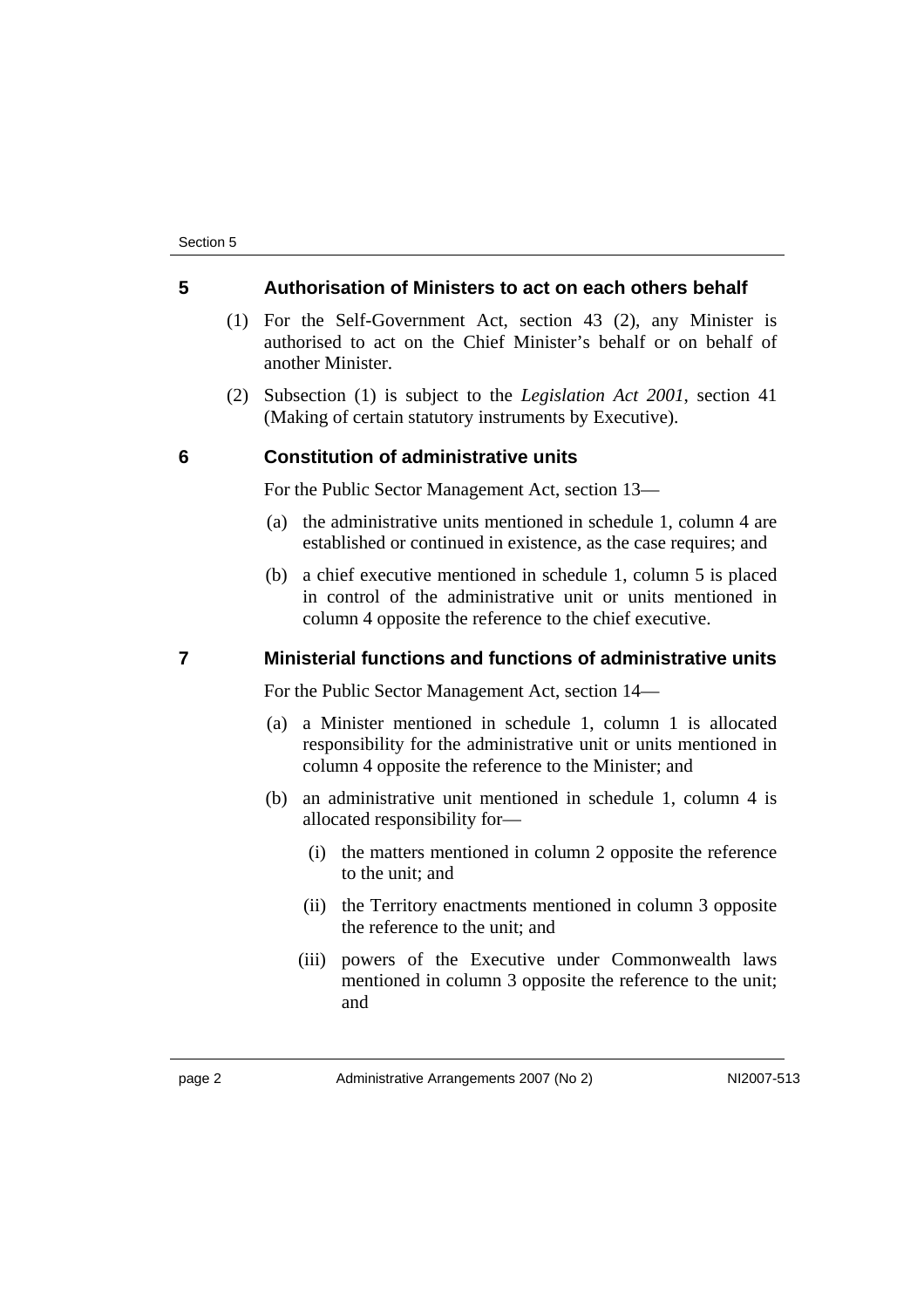(iv) the prerogatives of the Crown for the matters mentioned in subparagraphs (i), (ii) and (iii).

### **8 Repeal**

The *Administrative Arrangements 2007 (No 1)* NI2007-108 are repealed.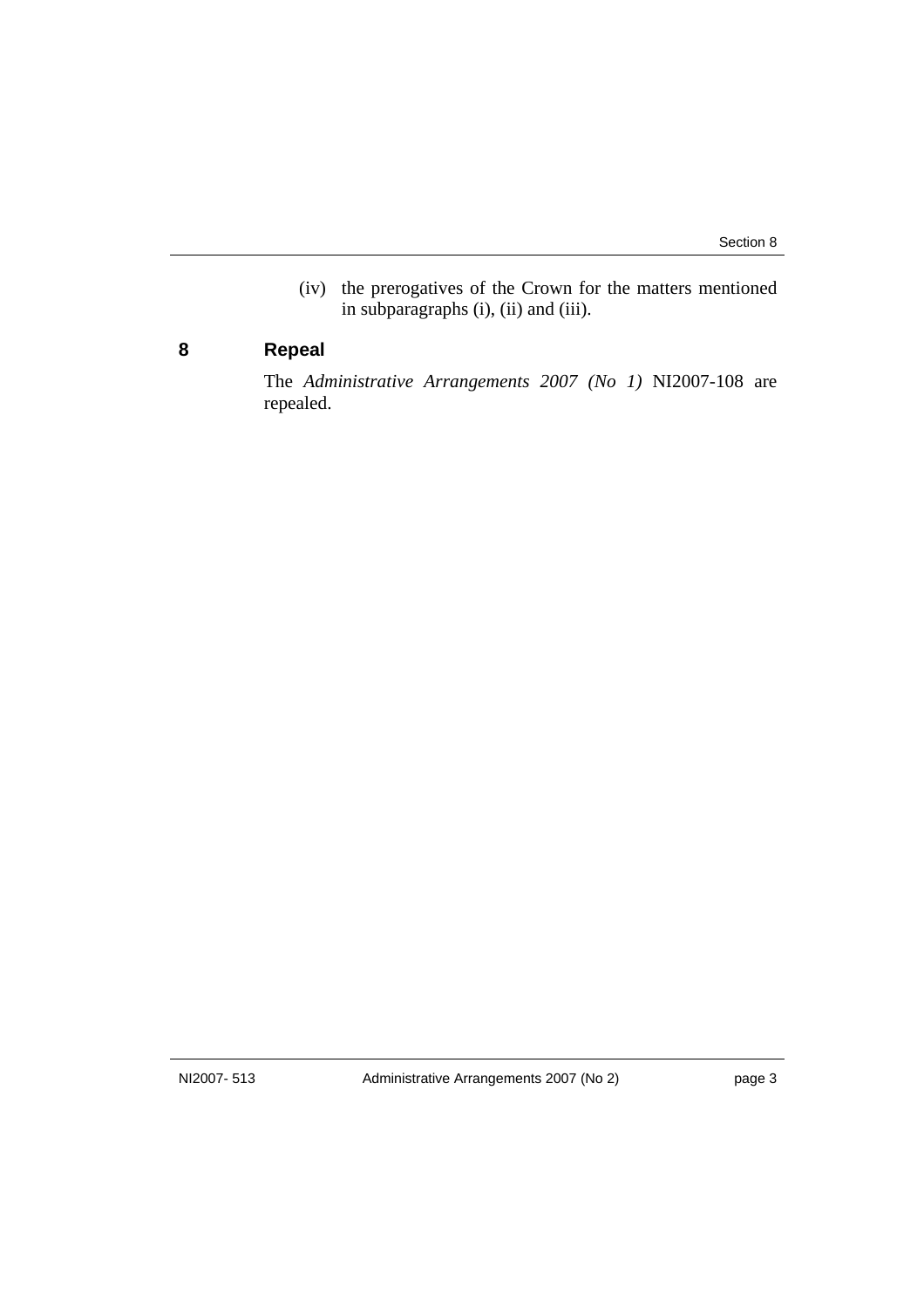Chief Minister

# **Schedule 1 Portfolios, administrative units and functions**

(see s 4-7)

| <b>Minister</b>                 | matters                                                                                                                                                                                                                                      | enactments                                                                                                                                                                                                                                                                                                  | administrative units           | chief executives                                   |
|---------------------------------|----------------------------------------------------------------------------------------------------------------------------------------------------------------------------------------------------------------------------------------------|-------------------------------------------------------------------------------------------------------------------------------------------------------------------------------------------------------------------------------------------------------------------------------------------------------------|--------------------------------|----------------------------------------------------|
| column 1                        | column 2                                                                                                                                                                                                                                     | column 3                                                                                                                                                                                                                                                                                                    | column 4                       | column 5                                           |
| <b>Chief</b><br><b>Minister</b> | Government policies,<br>priorities and projects<br>Inter-governmental<br>relations<br>Council of Australian<br><b>Governments</b><br>Regional policy<br>Government support<br>Public sector<br>management<br>Audit services to<br>Government | Annual Reports (Government Agencies) Act 2004<br>Auditor-General Act 1996<br>Australian Capital Territory (Self-Government)<br>Act 1988 (Cwlth), section 31<br>City of Canberra Arms Act 1932<br>Executive Documents Release Act 2001<br>Inquiries Act 1991<br>Legislative Assembly (Broadcasting) Act 2001 | Chief Minister's<br>Department | Chief Executive,<br>Chief Minister's<br>Department |
|                                 |                                                                                                                                                                                                                                              |                                                                                                                                                                                                                                                                                                             |                                |                                                    |

page 4 and the Communistrative Arrangements 2007 (No 2) and the Communistrative Arrangements 2007 (No 2) noise 1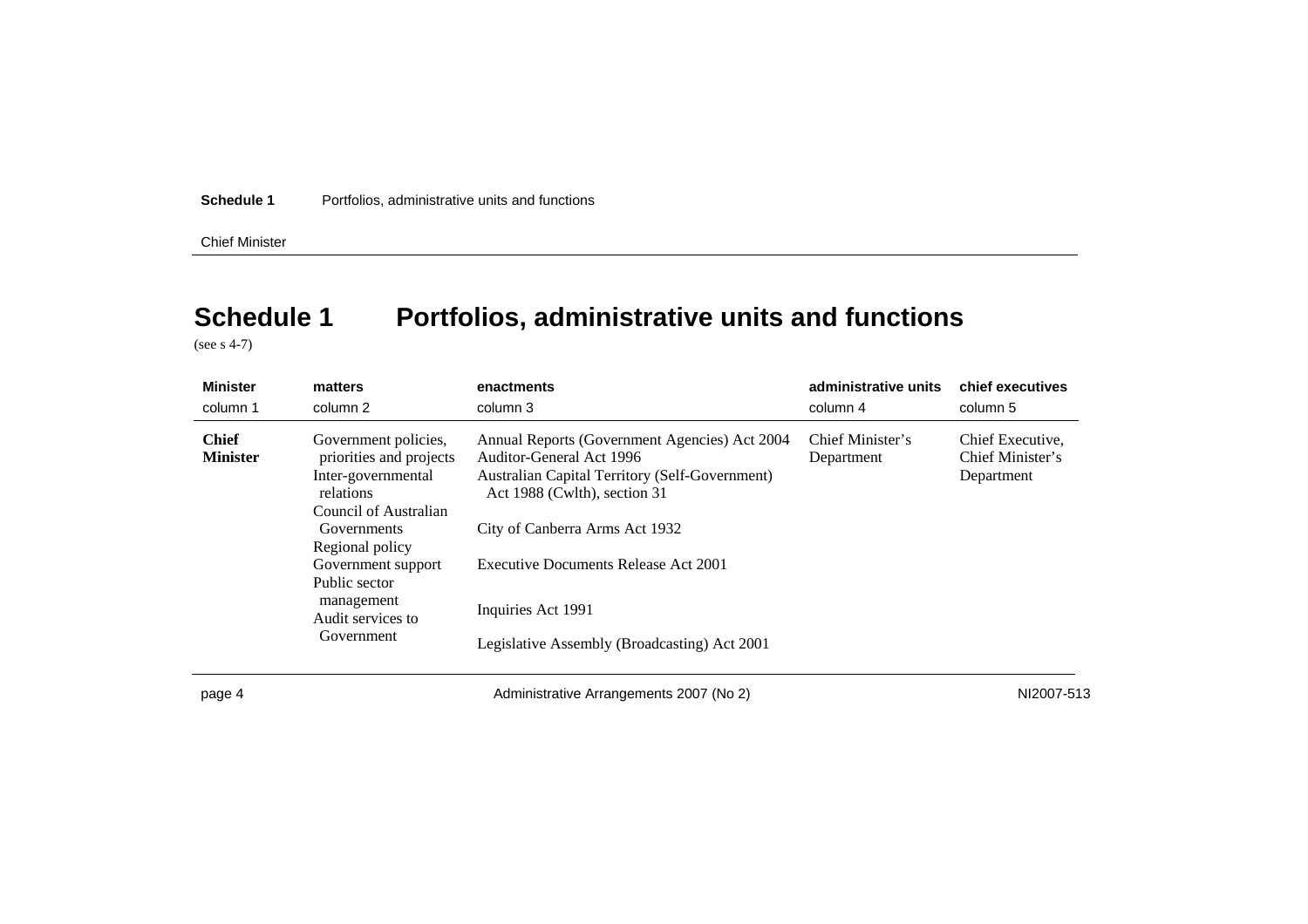### Chief Minister

| <b>Minister</b><br>column 1 | matters<br>column 2                     | enactments<br>column 3                                                                                            | administrative units<br>column 4                                         | chief executives<br>column 5                                                                    |
|-----------------------------|-----------------------------------------|-------------------------------------------------------------------------------------------------------------------|--------------------------------------------------------------------------|-------------------------------------------------------------------------------------------------|
|                             | Land release policy<br>Land development | Legislative Assembly (Members' Staff) Act 1989<br>Legislative Assembly Precincts Act 2001                         |                                                                          |                                                                                                 |
|                             |                                         | Planning and Land Act 2002, chapter 4<br>Public Interest Disclosure Act 1994<br>Public Sector Management Act 1994 |                                                                          |                                                                                                 |
|                             |                                         | <b>Remuneration Tribunal Act 1995</b><br>Royal Commissions Act 1991                                               |                                                                          |                                                                                                 |
|                             | Ageing                                  |                                                                                                                   | Department of<br>Disability, Housing<br>and Community<br><b>Services</b> | Chief Executive,<br>Department of<br>Disability,<br>Housing and<br>Community<br><b>Services</b> |

NI2007-513

Administrative Arrangements 2007 (No 2) end of the state of the page 5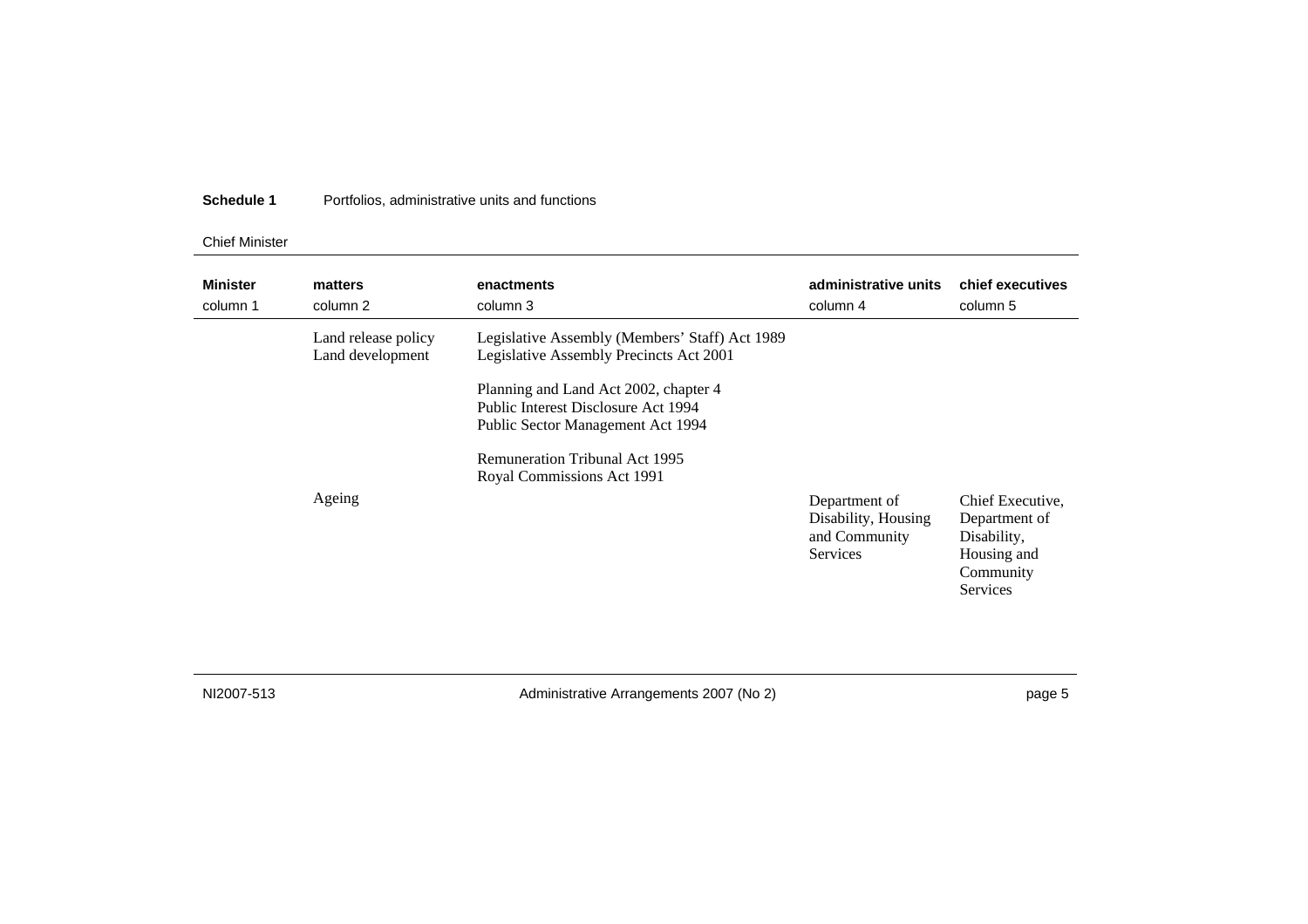### Treasurer

| <b>Minister</b><br>column 1 | matters<br>column 2                                   | enactments<br>column 3                                                          | administrative units<br>column 4 | chief executives<br>column 5                  |
|-----------------------------|-------------------------------------------------------|---------------------------------------------------------------------------------|----------------------------------|-----------------------------------------------|
| <b>Treasurer</b>            | Fiscal and economic<br>policy<br>Taxation and revenue | <b>ACTEW/AGL Partnership Facilitation Act 2000</b><br><b>Appropriation Acts</b> | Department of<br>Treasury        | Chief Executive.<br>Department of<br>Treasury |
|                             | Budget and financial<br>reporting                     | Betting (ACTTAB) Limited Act 1964                                               |                                  |                                               |
|                             | Insurance                                             | Casino Control Act 2006                                                         |                                  |                                               |
|                             | Competition policy and<br>associated market           | Competition Policy Reform Act 1996                                              |                                  |                                               |
|                             | reform                                                | Duties Act 1999                                                                 |                                  |                                               |
|                             | Government business                                   |                                                                                 |                                  |                                               |
|                             | enterprises ownership                                 | Emergencies Act 2004, schedule 1                                                |                                  |                                               |
|                             | policy and monitoring                                 | <b>Exhibition Park Corporation Act 1976</b>                                     |                                  |                                               |
|                             | Regulatory reform                                     |                                                                                 |                                  |                                               |
|                             | (excluding energy and                                 | Financial Agreement Act 1994                                                    |                                  |                                               |
|                             | water)                                                | Financial Management Act 1996                                                   |                                  |                                               |
|                             |                                                       | Financial Relations Agreement Act 2000                                          |                                  |                                               |
|                             |                                                       | First Home Owner Grant Act 2000                                                 |                                  |                                               |

page 6 and the Communistrative Arrangements 2007 (No 2) and the Communistrative Arrangements 2007 (No 2) https://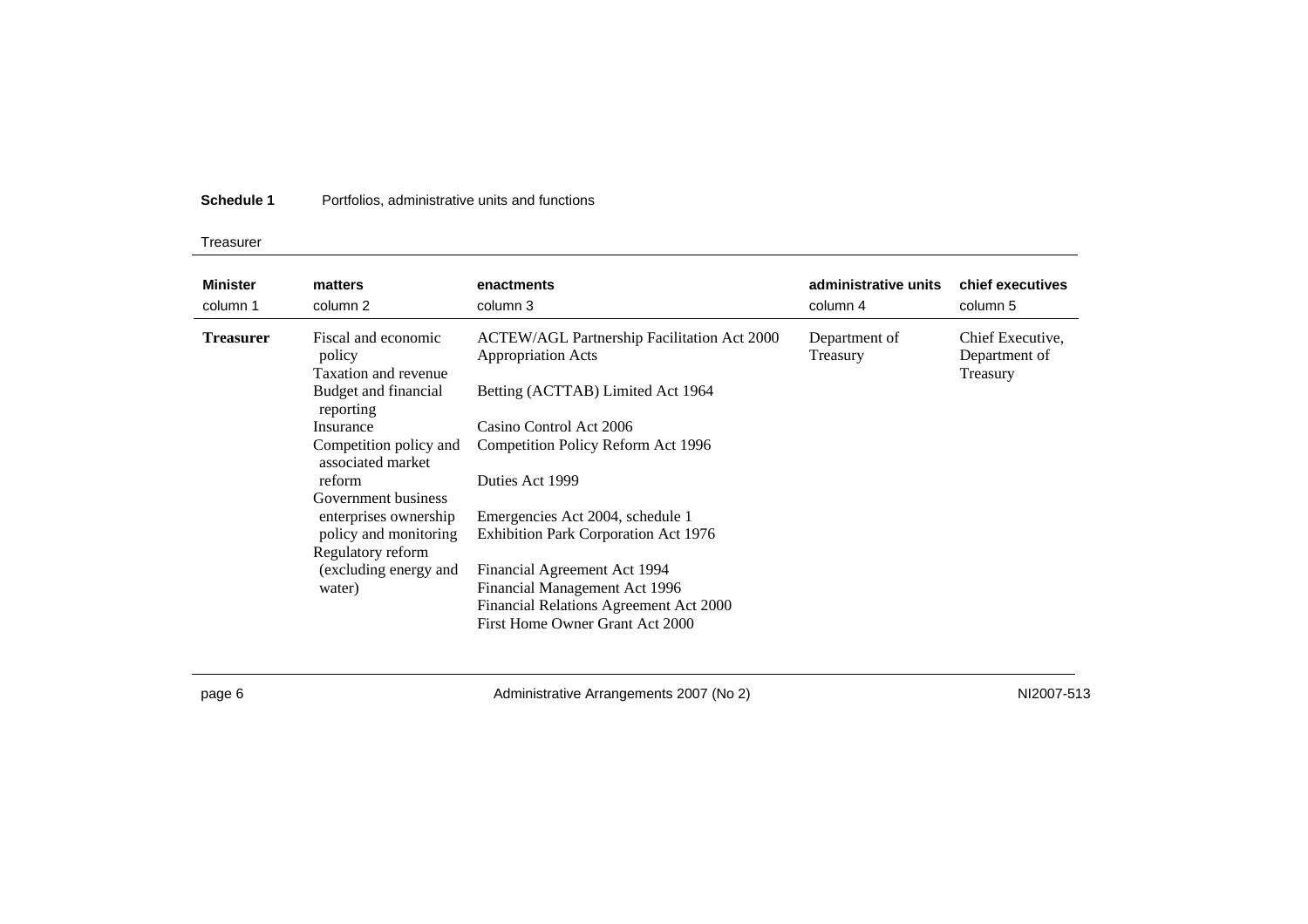### Treasurer

| Gambling and Racing Control Act 1999<br>Government<br>Games, Wagers and Betting Houses Act 1901<br>procurement and<br>Gaming and Betting Act 1906<br>project management<br>Gaming Machine Act 2004<br>policy<br>Government Procurement Act 2001<br>Shared services<br>Racing and gaming<br>Insurance Authority Act 2005<br>Interactive Gambling Act 1998<br>Land Tax Act 2004 | <b>Minister</b><br>column 1 | matters<br>column 2 | enactments<br>column 3          | administrative units<br>column 4 | chief executives<br>column 5 |
|-------------------------------------------------------------------------------------------------------------------------------------------------------------------------------------------------------------------------------------------------------------------------------------------------------------------------------------------------------------------------------|-----------------------------|---------------------|---------------------------------|----------------------------------|------------------------------|
| Lotteries Act 1964<br>Motor Sport (Public Safety) Act 2006<br>Payroll Tax Act 1987<br>Pool Betting Act 1964                                                                                                                                                                                                                                                                   |                             |                     | Legislation Act 2001, chapter 5 |                                  |                              |

NI2007- 513

Administrative Arrangements 2007 (No 2) end of the contract of the page 7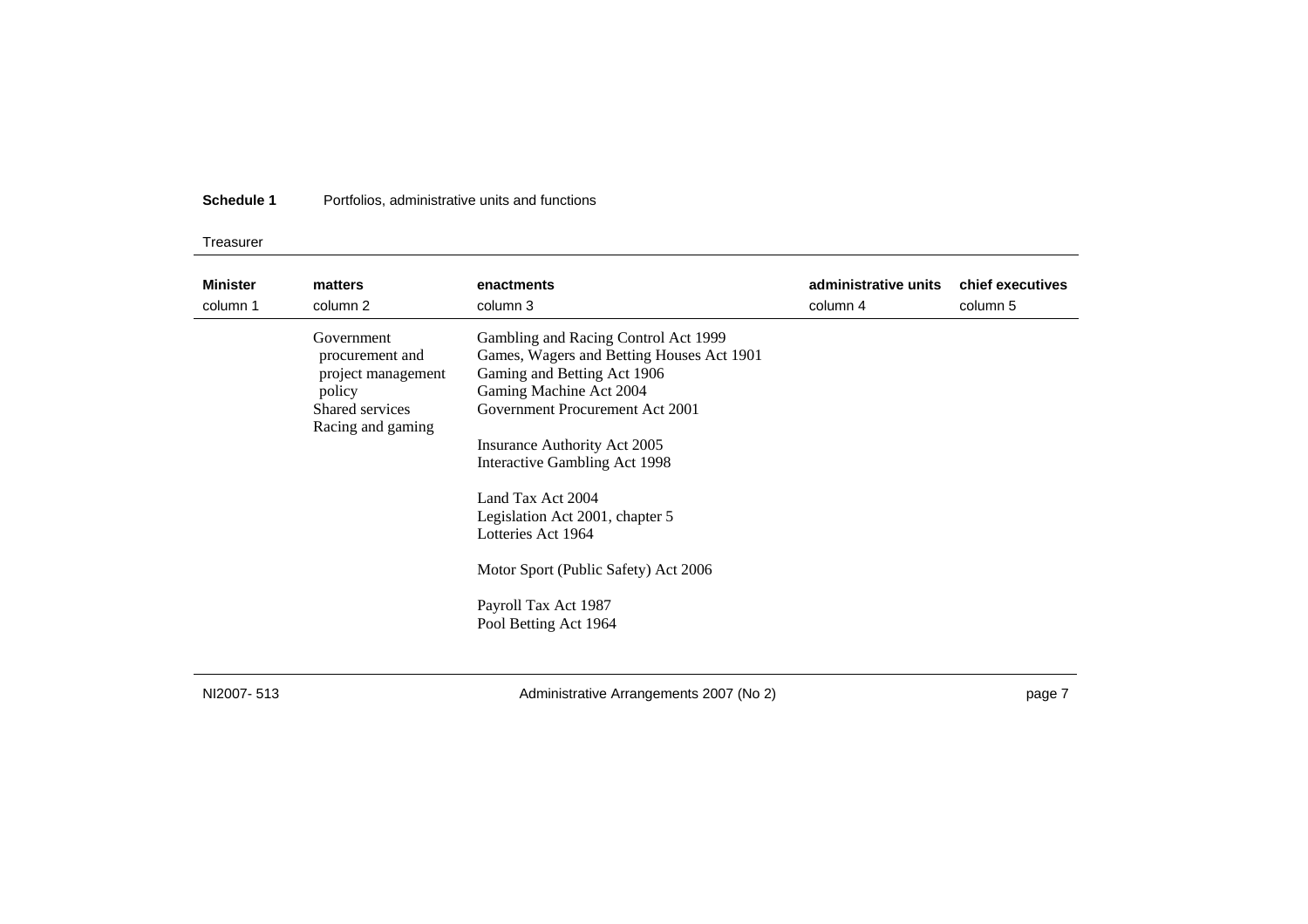Treasurer

| <b>Minister</b><br>column 1 | matters<br>column 2 | enactments<br>column 3                                                                                                                                                                                  | administrative units<br>column 4 | chief executives<br>column 5 |
|-----------------------------|---------------------|---------------------------------------------------------------------------------------------------------------------------------------------------------------------------------------------------------|----------------------------------|------------------------------|
|                             |                     | Race and Sports Bookmaking Act 2001<br>Racing Act 1999<br>Rates Act 2004<br>Road Transport (General) Act 1999, part 10                                                                                  |                                  |                              |
|                             |                     | Superannuation (Legislative Assembly Members)<br>Act 1991                                                                                                                                               |                                  |                              |
|                             |                     | <b>Taxation Administration Act 1999</b><br>Taxation (Government Business Enterprises)<br>Act 2003<br>Territory Owned Corporations Act 1990<br>Territory Superannuation Provision Protection<br>Act 2000 |                                  |                              |
|                             |                     | Unlawful Games Act 1984<br>Utilities (Network Facilities Tax) Act 2006                                                                                                                                  |                                  |                              |

page 8 and the Communistrative Arrangements 2007 (No 2) and the Communistrative Arrangements 2007 (No 2) https://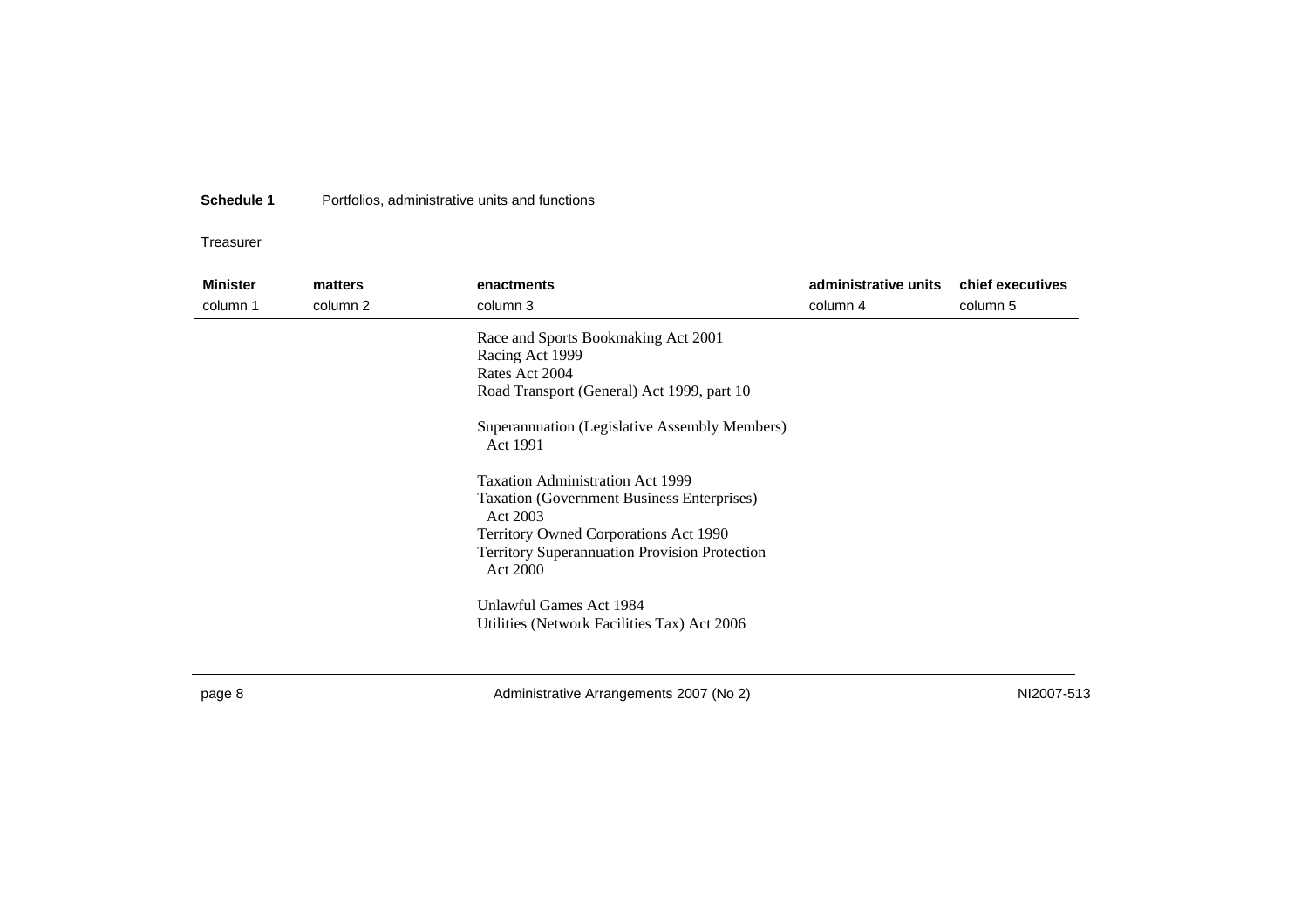### Minister for Business and Economic Development

| <b>Minister</b>                                                                     | matters                                                   | enactments                                                                                                | administrative units           | chief executives                                   |
|-------------------------------------------------------------------------------------|-----------------------------------------------------------|-----------------------------------------------------------------------------------------------------------|--------------------------------|----------------------------------------------------|
| column 1                                                                            | column 2                                                  | column 3                                                                                                  | column 4                       | column 5                                           |
| <b>Minister for</b><br><b>Business and</b><br><b>Economic</b><br><b>Development</b> | Business and economic<br>development<br>Business programs | Mutual Recognition (Australian Capital Territory)<br>Act 1992<br>Trans-Tasman Mutual Recognition Act 1997 | Chief Minister's<br>Department | Chief Executive.<br>Chief Minister's<br>Department |

NI2007- 513

Administrative Arrangements 2007 (No 2) end of the state of the page 9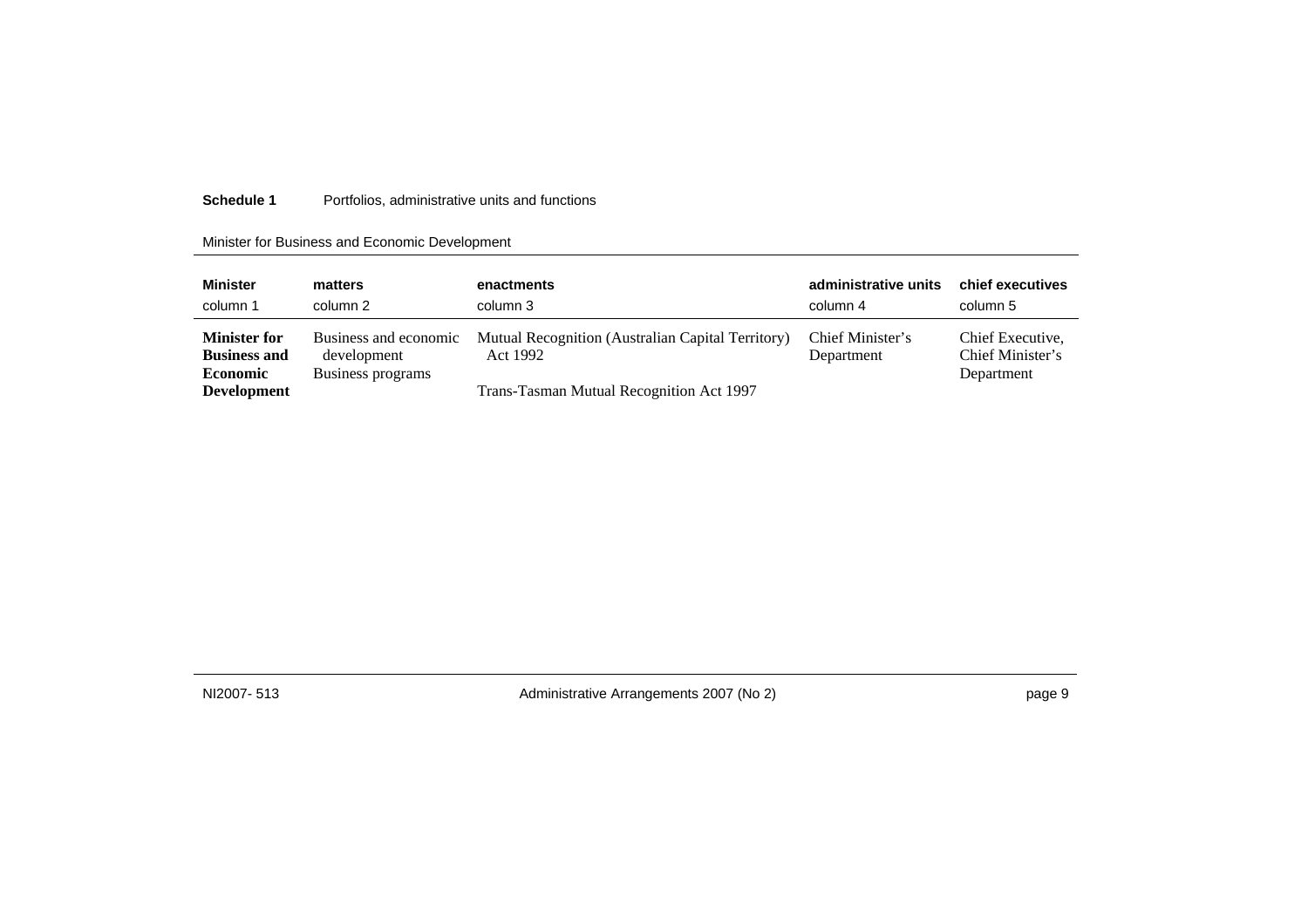### Minister for Indigenous Affairs

| <b>Minister</b>                                            | matters                                          | enactments            | administrative units                                              | chief executives                                                                         |
|------------------------------------------------------------|--------------------------------------------------|-----------------------|-------------------------------------------------------------------|------------------------------------------------------------------------------------------|
| column 1                                                   | column 2                                         | column 3              | column 4                                                          | column 5                                                                                 |
| <b>Minister for</b><br><b>Indigenous</b><br><b>Affairs</b> | Aboriginal and Torres<br>Strait Islander affairs | Native Title Act 1994 | Department of<br>Disability, Housing<br>and Community<br>Services | Chief Executive,<br>Department of<br>Disability,<br>Housing and<br>Community<br>Services |

page 10 MI2007-513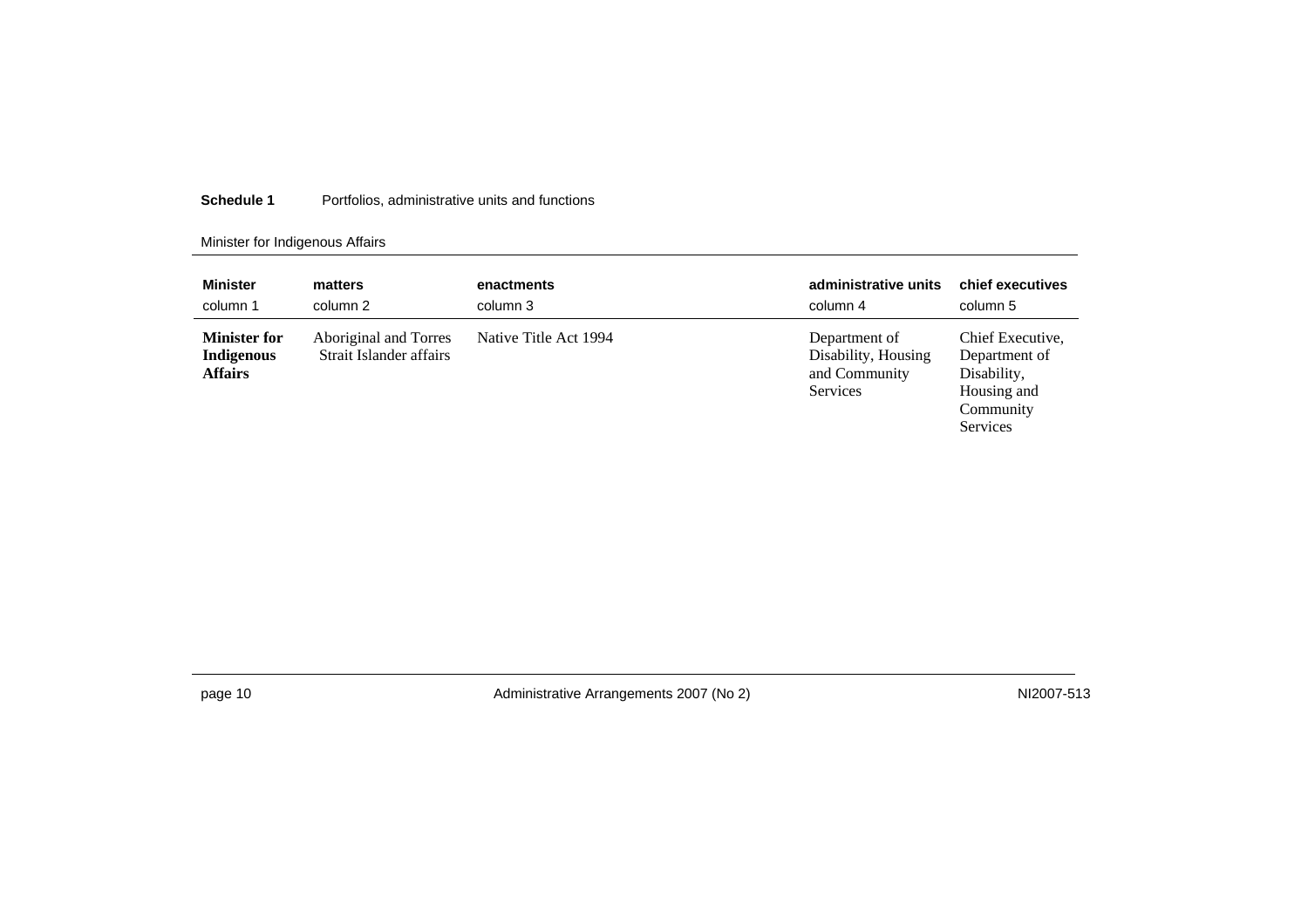### Minister for the Environment, Water and Climate Change

| <b>Minister</b>                                                                                   | matters                                                                                                                                      | enactments                                                                                                                                                                                                                                                                                                                                                                                                          | administrative units                                        | chief executives                                                                   |
|---------------------------------------------------------------------------------------------------|----------------------------------------------------------------------------------------------------------------------------------------------|---------------------------------------------------------------------------------------------------------------------------------------------------------------------------------------------------------------------------------------------------------------------------------------------------------------------------------------------------------------------------------------------------------------------|-------------------------------------------------------------|------------------------------------------------------------------------------------|
| column 1                                                                                          | column 2                                                                                                                                     | column 3                                                                                                                                                                                                                                                                                                                                                                                                            | column 4                                                    | column 5                                                                           |
| <b>Minister for</b><br>the<br>Environment,<br><b>Water and</b><br><b>Climate</b><br><b>Change</b> | Environment<br>management and<br>regulatory services<br>Sustainability and<br>climate change<br><b>Forests</b><br>Energy and water<br>policy | Animal Diseases Act 2005<br>Animal Welfare Act 1992<br>Clinical Waste Act 1990<br>Commissioner for the Environment Act 1993<br>Electricity (Greenhouse Gas Emissions) Act 2004<br>Electricity (National Scheme) Act 1997<br><b>Environment Protection Act 1997</b><br>Fertilisers Act 1904<br>Fisheries Act 2000<br>Gas Pipelines Access Act 1998<br>Heritage Act 2004<br>Hemp Fibre Industry Facilitation Act 2004 | Department of<br>Territory and<br><b>Municipal Services</b> | Chief Executive,<br>Department of<br>Territory and<br>Municipal<br><b>Services</b> |

NI2007- 513

Administrative Arrangements 2007 (No 2) end contract the state of the page 11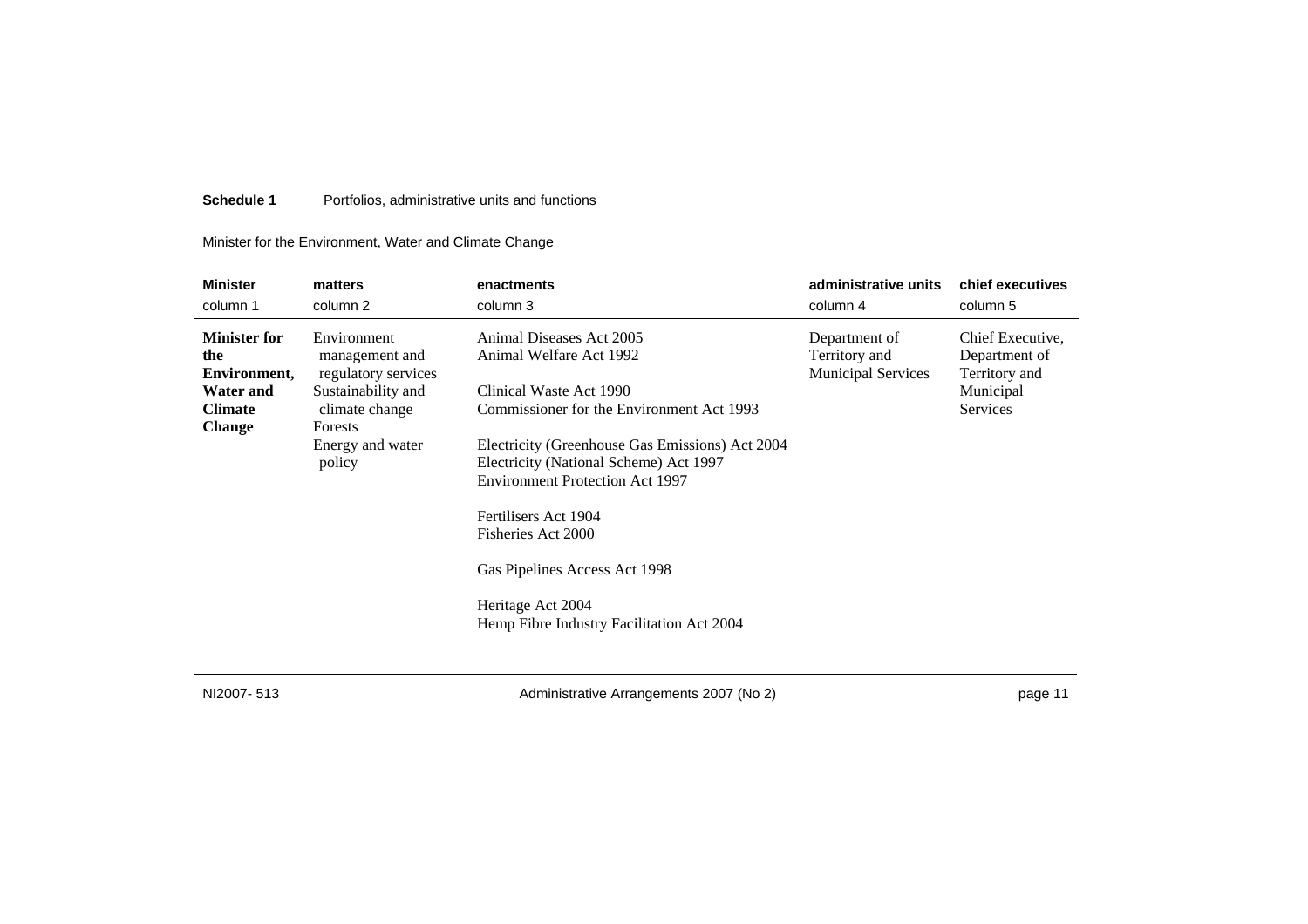### Minister for the Environment, Water and Climate Change

| <b>Minister</b> | matters  | enactments                                                                                                                               | administrative units | chief executives |
|-----------------|----------|------------------------------------------------------------------------------------------------------------------------------------------|----------------------|------------------|
| column 1        | column 2 | column 3                                                                                                                                 | column 4             | column 5         |
|                 |          | National Environment Protection Council<br>Act 1994                                                                                      |                      |                  |
|                 |          | Nature Conservation Act 1980                                                                                                             |                      |                  |
|                 |          | Pest Plants and Animals Act 2005                                                                                                         |                      |                  |
|                 |          | Plant Diseases Act 2002                                                                                                                  |                      |                  |
|                 |          | Stock Act 2005                                                                                                                           |                      |                  |
|                 |          | Tree Protection Act 2005                                                                                                                 |                      |                  |
|                 |          | Utilities Act 2000, except part 5, division 10.3,<br>part 11, part 12, part 14 and section 254 and<br>section 256 in relation to part 14 |                      |                  |
|                 |          | Waste Minimisation Act 2001                                                                                                              |                      |                  |
|                 |          | Water Efficiency Labelling and Standards<br>Act 2005                                                                                     |                      |                  |
|                 |          | Water Resources Act 2007                                                                                                                 |                      |                  |
| page 12         |          | Administrative Arrangements 2007 (No 2)                                                                                                  |                      | NI2007-513       |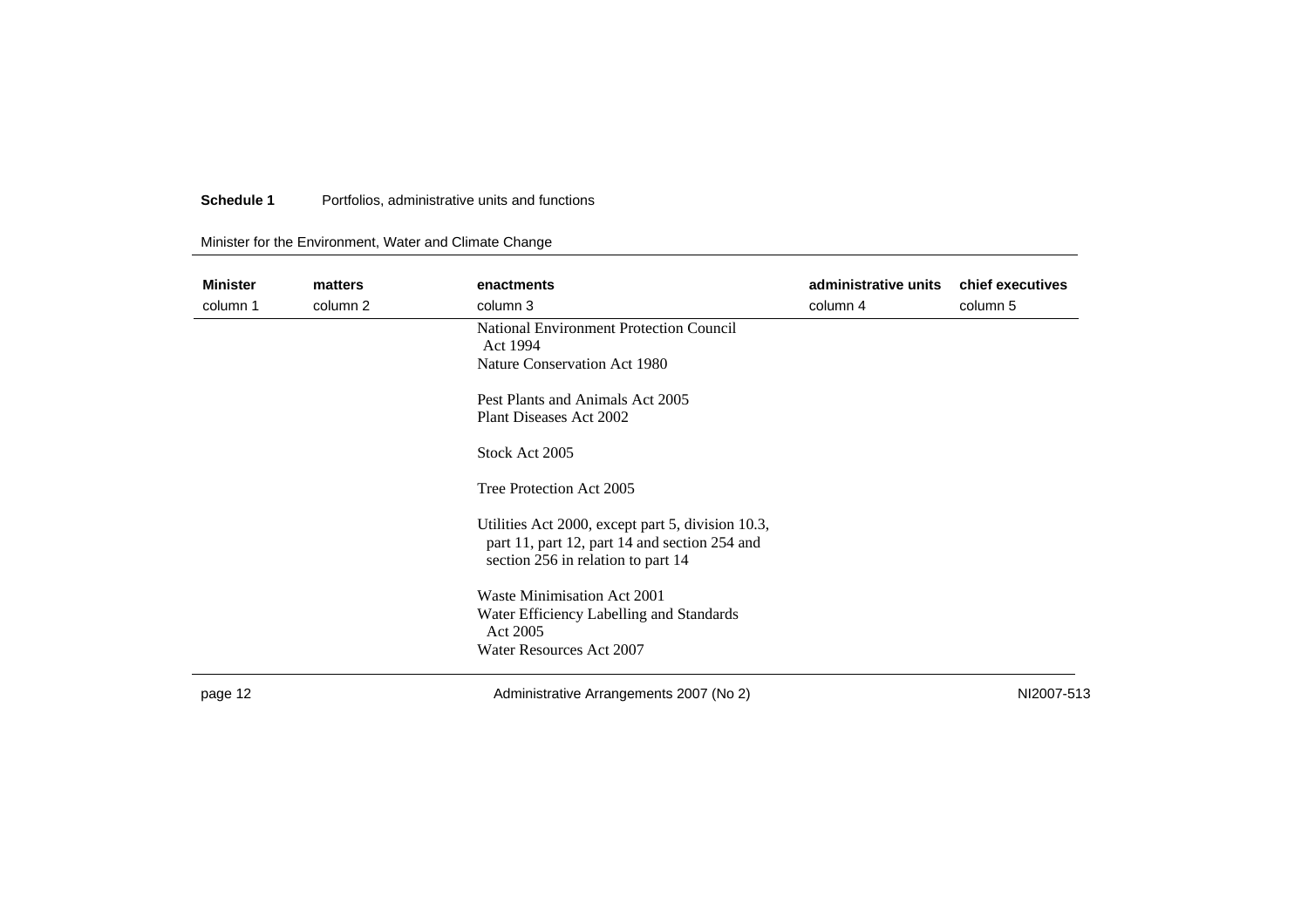#### Minister for the Arts

| <b>Minister</b>                 | matters                                                                    | enactments                               | administrative units           | chief executives                                   |
|---------------------------------|----------------------------------------------------------------------------|------------------------------------------|--------------------------------|----------------------------------------------------|
| column 1                        | column 2                                                                   | column 3                                 | column 4                       | column 5                                           |
| <b>Minister for</b><br>the Arts | Arts and cultural<br><b>Services</b><br>Cultural Facilities<br>Corporation | Cultural Facilities Corporation Act 1997 | Chief Minister's<br>Department | Chief Executive,<br>Chief Minister's<br>Department |

NI2007-513

Administrative Arrangements 2007 (No 2) eage 13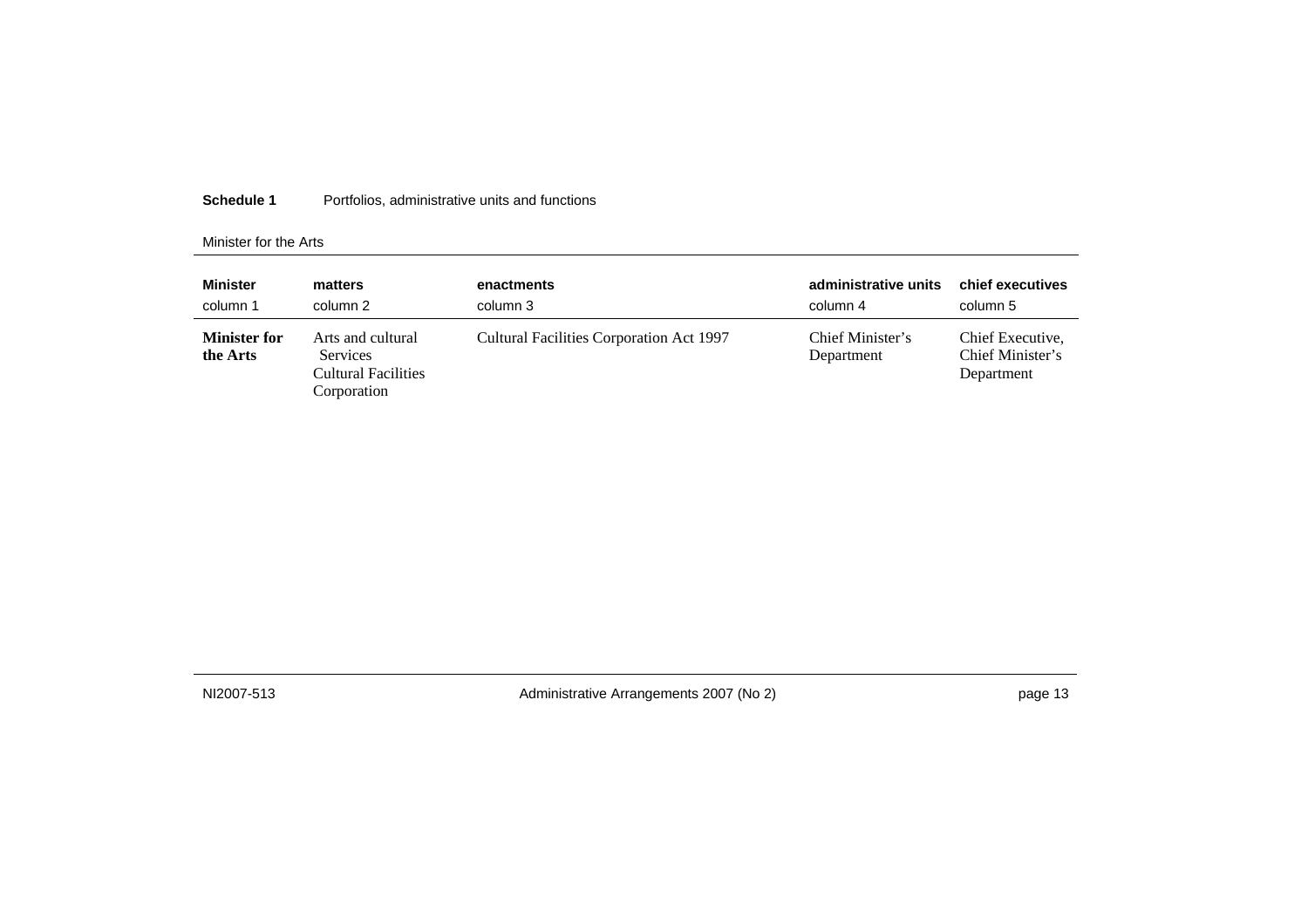#### Minister for Health

| <b>Minister</b><br>column 1          | matters<br>column 2                                         | enactments<br>column 3                                              | administrative units<br>column 4 | chief executives<br>column 5          |
|--------------------------------------|-------------------------------------------------------------|---------------------------------------------------------------------|----------------------------------|---------------------------------------|
| <b>Minister for</b><br><b>Health</b> | Acute health services<br>Community health<br>services       | <b>Blood Donation (Transmittable Diseases)</b><br>Act 1985          | <b>ACT</b> Health                | Chief Executive,<br><b>ACT</b> Health |
|                                      | Cancer services<br>Aged care and<br>rehabilitation services | Drugs of Dependence Act 1989, except<br>section 123 and section 140 |                                  |                                       |
|                                      | Mental health services<br>Population health                 | Epidemiological Studies (Confidentiality)<br>Act 1992               |                                  |                                       |
|                                      | services<br>Health policy                                   | Food Act 2001                                                       |                                  |                                       |
|                                      |                                                             | Gene Technology Act 2003                                            |                                  |                                       |
|                                      |                                                             | Gene Technology (GM Crop Moratorium)<br>Act 2004                    |                                  |                                       |
|                                      |                                                             | Health Act 1993                                                     |                                  |                                       |
|                                      |                                                             | <b>Health Professionals Act 2004</b>                                |                                  |                                       |
|                                      |                                                             | Health Professionals (Special Events Exemptions)<br>Act 2000        |                                  |                                       |
| page 14                              |                                                             | Administrative Arrangements 2007 (No 2)                             |                                  | NI2007-513                            |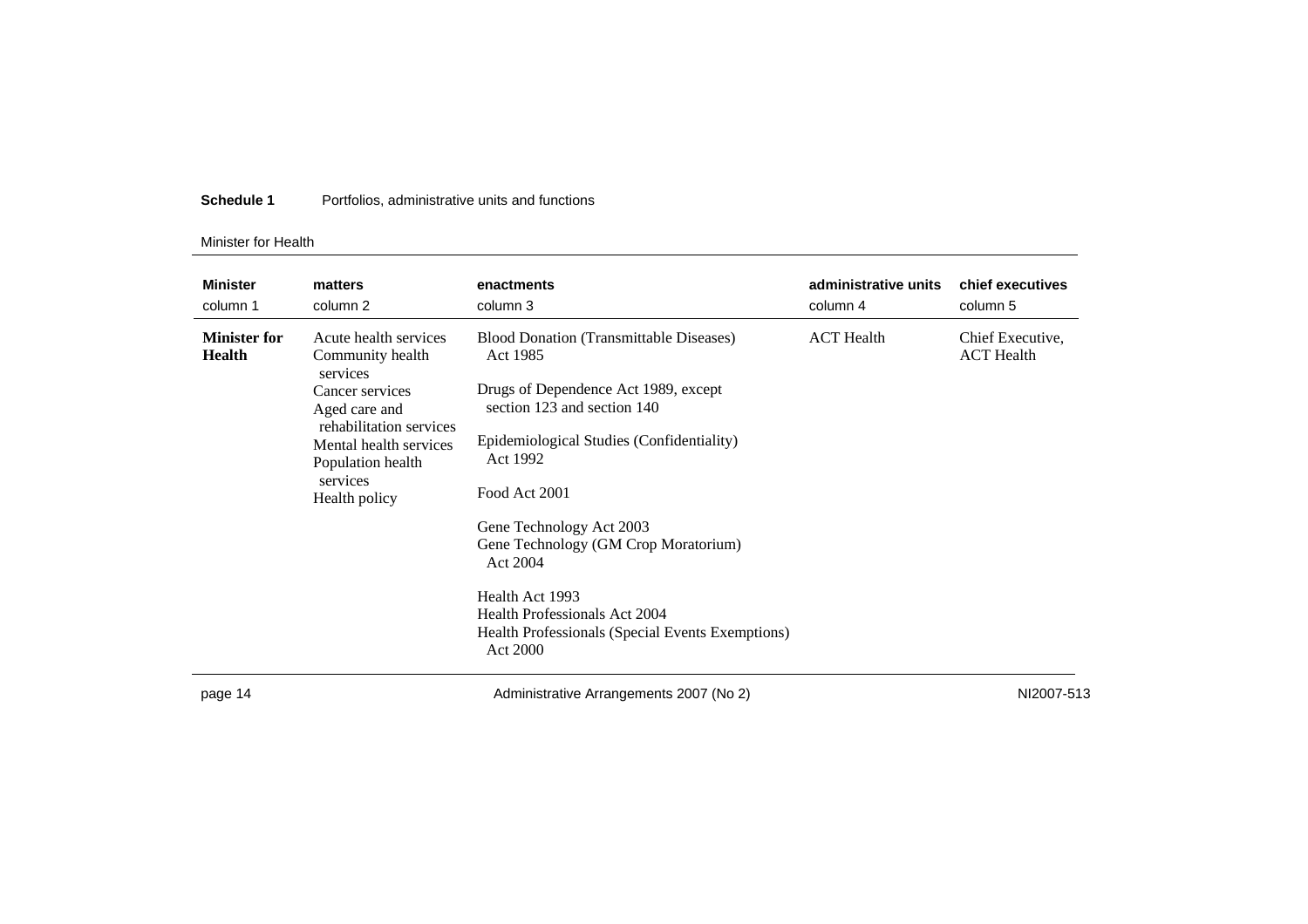#### Minister for Health

| <b>Minister</b><br>column 1 | matters<br>column 2 | enactments<br>column 3                                                                                                                                                       | administrative units<br>column 4 | chief executives<br>column 5 |
|-----------------------------|---------------------|------------------------------------------------------------------------------------------------------------------------------------------------------------------------------|----------------------------------|------------------------------|
|                             |                     | Health Records (Privacy and Access) Act 1997<br>Human Cloning and Embryo Research Act 2004                                                                                   |                                  |                              |
|                             |                     | Intoxicated Persons (Care and Protection)<br>Act 1994                                                                                                                        |                                  |                              |
|                             |                     | Medical Treatment (Health Directions) Act 2006<br>Mental Health (Treatment and Care) Act 1994,<br>except part 3, part 8, part 9, section 141,<br>section 142 and section 143 |                                  |                              |
|                             |                     | Poisons Act 1933<br>Poisons and Drugs Act 1978<br>Public Health Act 1997<br>Public Health (Prohibited Drugs) Act 1957                                                        |                                  |                              |
|                             |                     | Radiation Protection Act 2006                                                                                                                                                |                                  |                              |

NI2007-513

Administrative Arrangements 2007 (No 2) end contract the contract of the page 15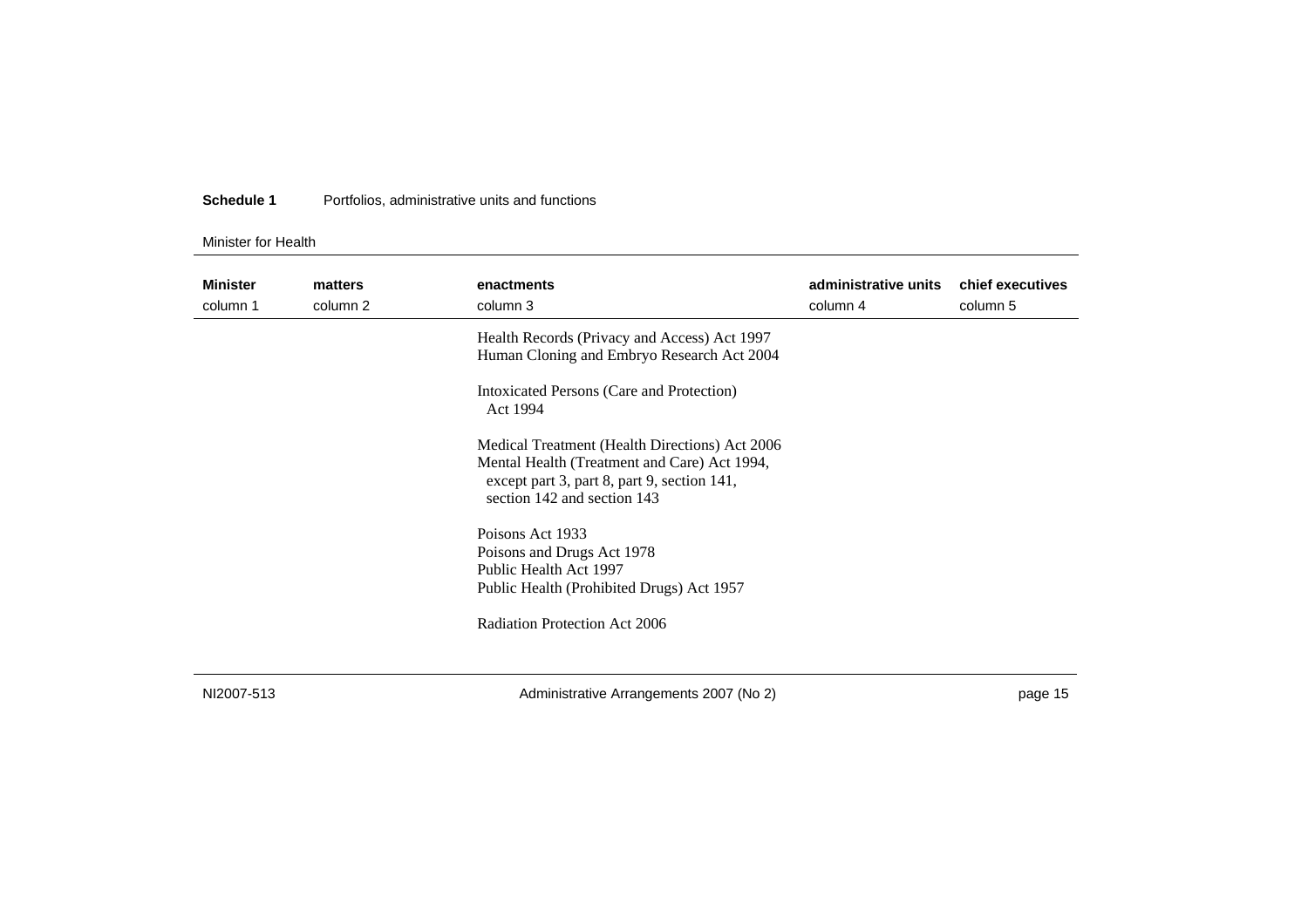#### Minister for Health

| <b>Minister</b><br>column 1 | matters<br>column 2 | enactments<br>column 3                                                                                                                                  | administrative units<br>column 4 | chief executives<br>column 5 |
|-----------------------------|---------------------|---------------------------------------------------------------------------------------------------------------------------------------------------------|----------------------------------|------------------------------|
|                             |                     | Smoking (Prohibition in Enclosed Public Places)<br>Act 2003<br>Supervised Injecting Place Trial Act 1999, except<br>section 7, section 8 and section 13 |                                  |                              |
|                             |                     | Tobacco Act 1927<br>Transplantation and Anatomy Act 1978                                                                                                |                                  |                              |

page 16 MI2007-513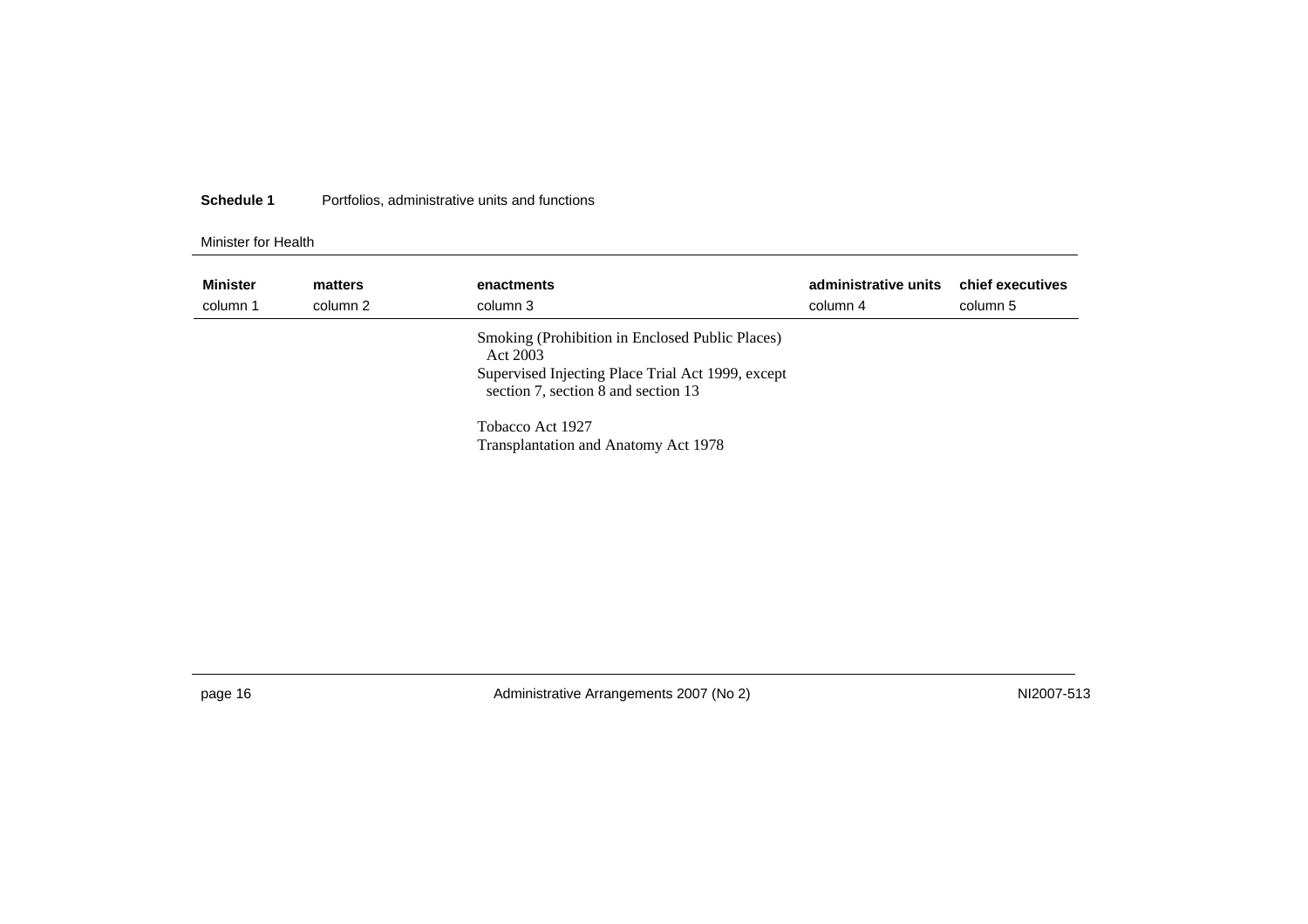### Minister for Children and Young People

| <b>Minister</b>                                            | matters                                                                                                                                                                       | enactments                                                                                                                                                                                                                                                                                        | administrative units                                                     | chief executives                                                                         |
|------------------------------------------------------------|-------------------------------------------------------------------------------------------------------------------------------------------------------------------------------|---------------------------------------------------------------------------------------------------------------------------------------------------------------------------------------------------------------------------------------------------------------------------------------------------|--------------------------------------------------------------------------|------------------------------------------------------------------------------------------|
| column 1                                                   | column 2                                                                                                                                                                      | column 3                                                                                                                                                                                                                                                                                          | column 4                                                                 | column 5                                                                                 |
| <b>Minister for</b><br>Children and<br><b>Young People</b> | Children's policy<br>Child and family<br>centres<br>Childcare services<br>Family support<br>Out of Home Care for<br>Children<br>Youth justice<br>Youth policy and<br>services | Adoption Act 1993, except section 104 (2) and<br>section $109(2)$<br>Children and Young People Act 1999, except<br>chapter 5, sections 63 to 74, 76 to 84A, 85A, 87<br>to 96, 98 to 103, 105A, 106 (3), 109, 116, 118,<br>123, 124, 126, 128 (4), 131, chapter 11,<br>section 408 and section 413 | Department of<br>Disability, Housing<br>and Community<br><b>Services</b> | Chief Executive.<br>Department of<br>Disability,<br>Housing and<br>Community<br>Services |

NI2007- 513

Administrative Arrangements 2007 (No 2) end contract the state of the page 17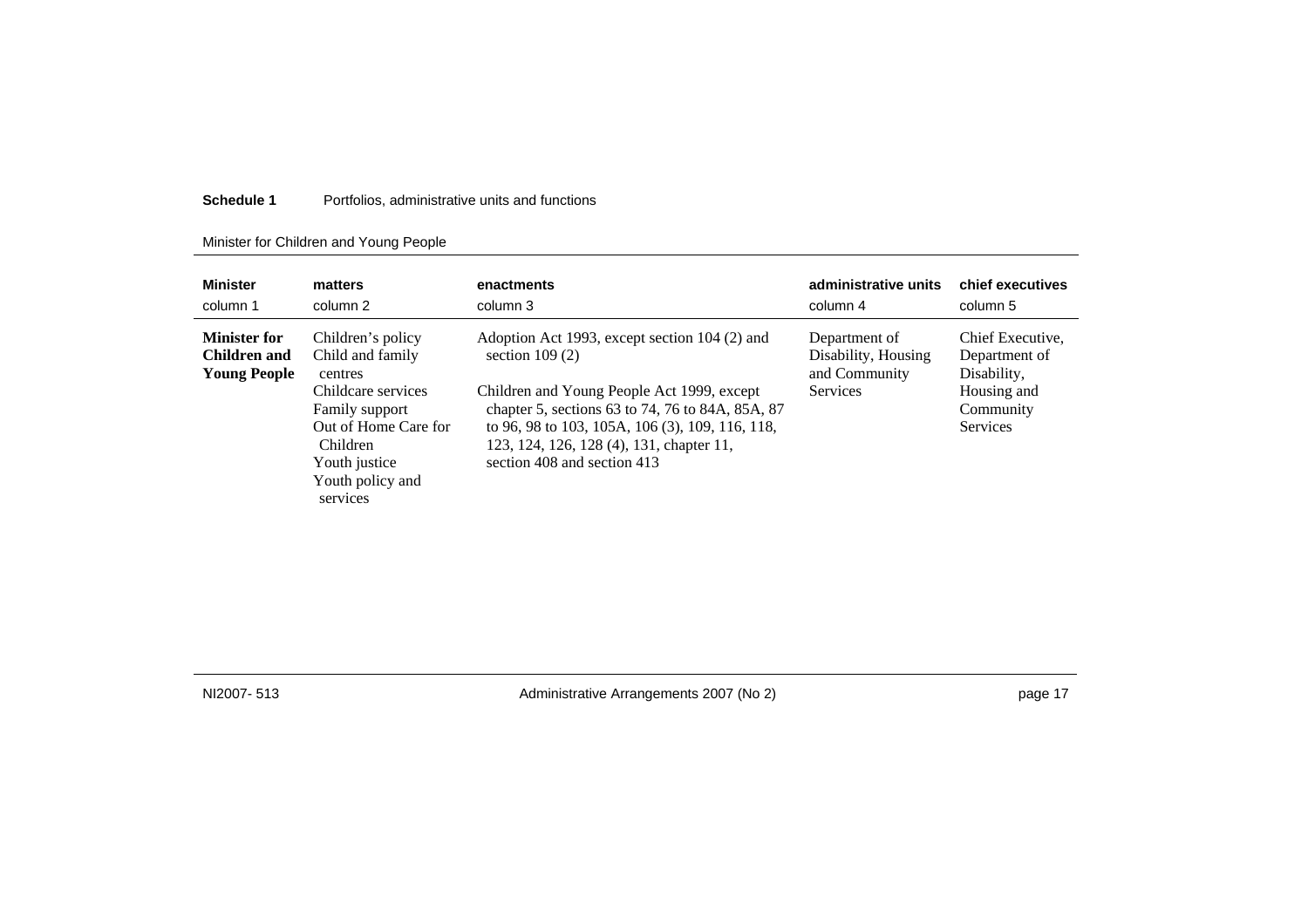### Minister for Disability and Community Services

| <b>Minister</b>                                                                     | matters                                                                                                                                                                                                                                                                           | enactments                   | administrative units                                                     | chief executives                                                                         |
|-------------------------------------------------------------------------------------|-----------------------------------------------------------------------------------------------------------------------------------------------------------------------------------------------------------------------------------------------------------------------------------|------------------------------|--------------------------------------------------------------------------|------------------------------------------------------------------------------------------|
| column 1                                                                            | column 2                                                                                                                                                                                                                                                                          | column 3                     | column 4                                                                 | column 5                                                                                 |
| <b>Minister for</b><br><b>Disability and</b><br><b>Community</b><br><b>Services</b> | Carers<br>Community recovery<br>(including bushfire)<br>recovery)<br>Homelessness<br>(including SAAP)<br>Disability policy and<br>services<br>Therapy services<br>Community support<br>services<br>Concessions<br>Community facilities<br>Community<br>engagement<br>Volunteering | Disability Services Act 1991 | Department of<br>Disability, Housing<br>and Community<br><b>Services</b> | Chief Executive,<br>Department of<br>Disability,<br>Housing and<br>Community<br>Services |

page 18 MI2007-513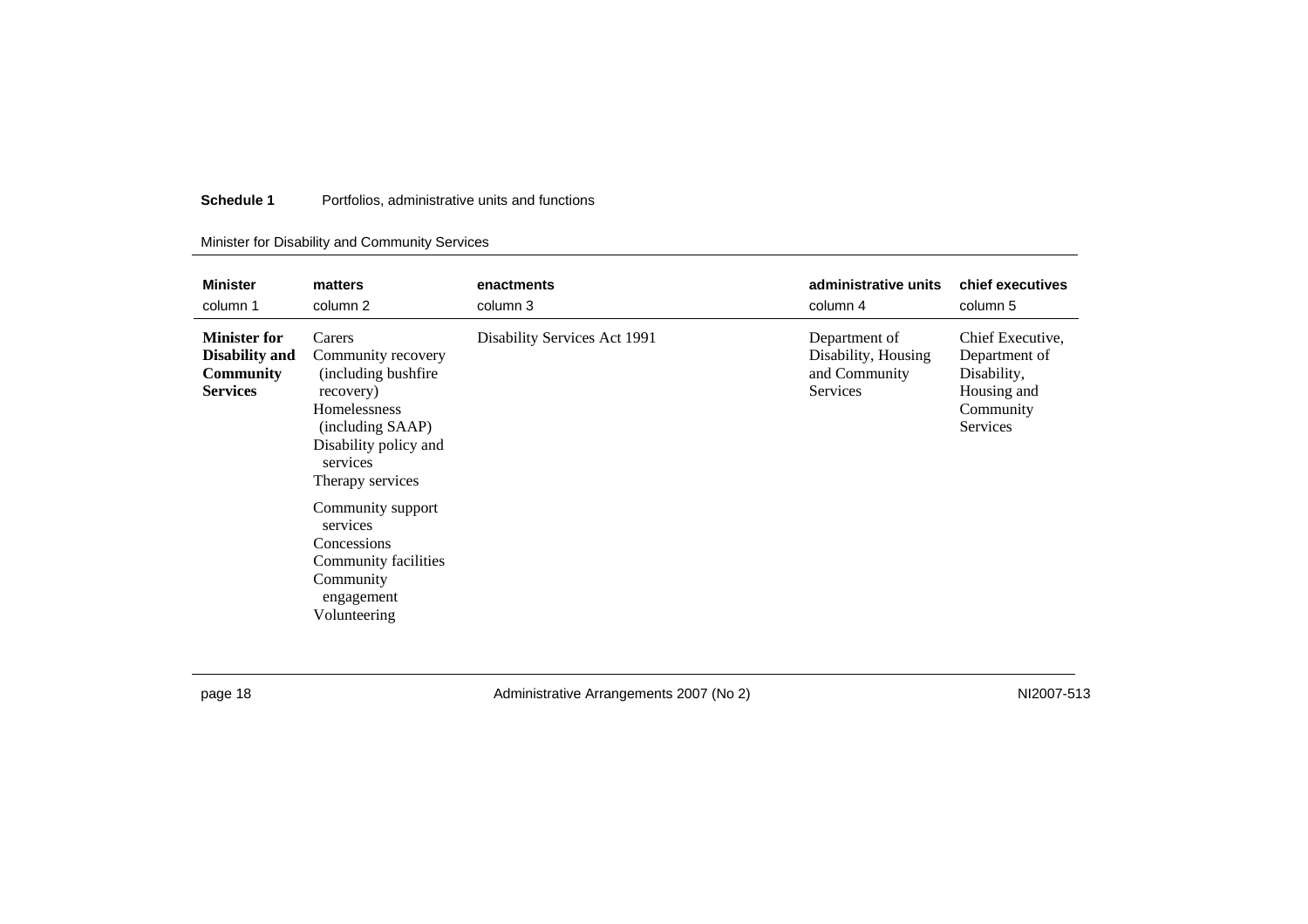#### Minister for Women

| <b>Minister</b>              | matters         | enactments | administrative units                                              | chief executives                                                                         |
|------------------------------|-----------------|------------|-------------------------------------------------------------------|------------------------------------------------------------------------------------------|
| column 1                     | column 2        | column 3   | column 4                                                          | column 5                                                                                 |
| <b>Minister for</b><br>Women | Status of women |            | Department of<br>Disability, Housing<br>and Community<br>Services | Chief Executive.<br>Department of<br>Disability,<br>Housing and<br>Community<br>Services |

NI2007-513

Administrative Arrangements 2007 (No 2) end on the contract of the page 19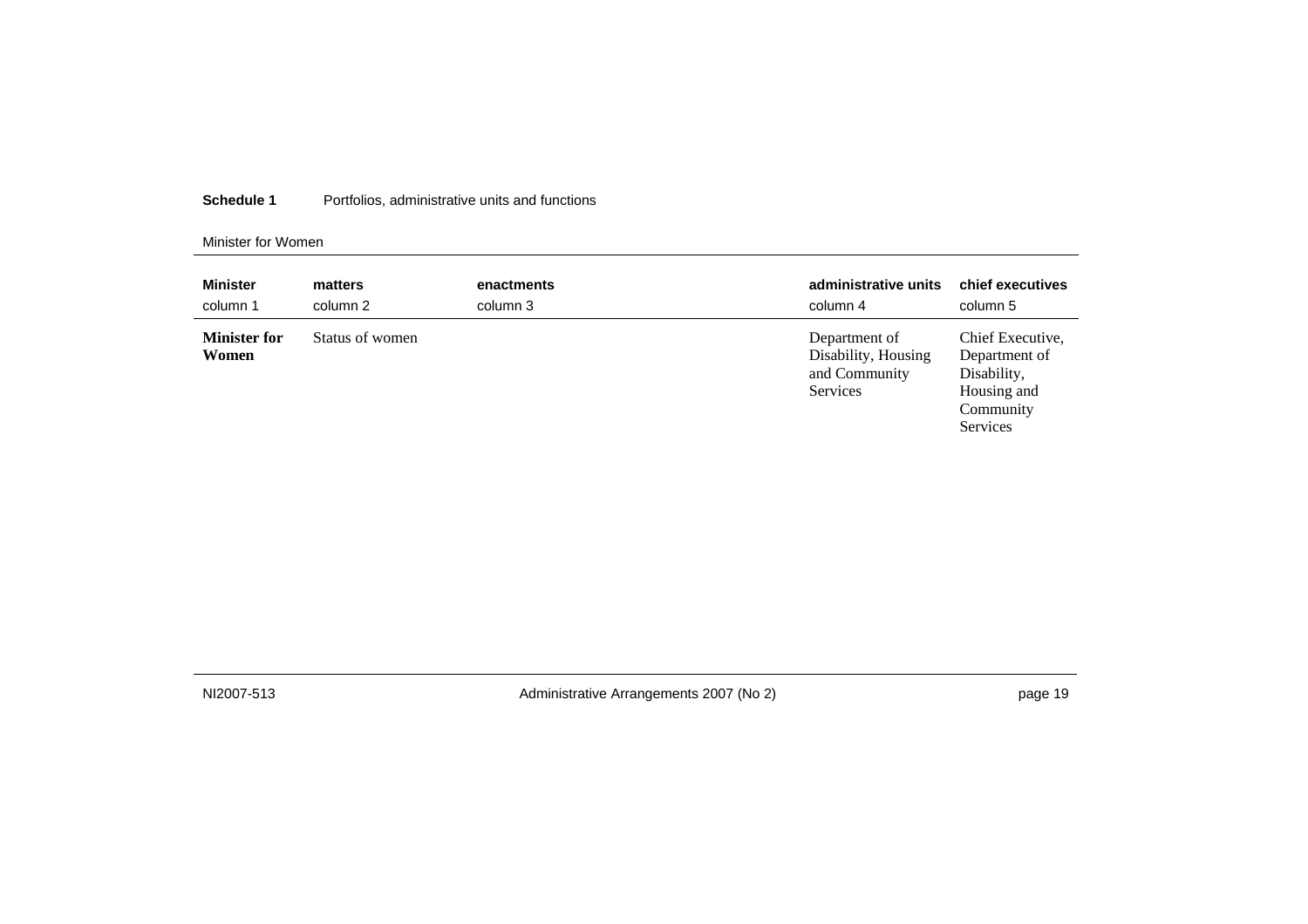### Attorney-General

| <b>Minister</b>                    | matters                                                                                                                                                                | enactments                                                                                                                                                                                                                                                                                                                                                                                                                                                                                                                                                                          | administrative units                                    | chief executives                                                        |
|------------------------------------|------------------------------------------------------------------------------------------------------------------------------------------------------------------------|-------------------------------------------------------------------------------------------------------------------------------------------------------------------------------------------------------------------------------------------------------------------------------------------------------------------------------------------------------------------------------------------------------------------------------------------------------------------------------------------------------------------------------------------------------------------------------------|---------------------------------------------------------|-------------------------------------------------------------------------|
| column 1                           | column 2                                                                                                                                                               | column 3                                                                                                                                                                                                                                                                                                                                                                                                                                                                                                                                                                            | column 4                                                | column 5                                                                |
| <b>Attorney-</b><br><b>General</b> | Administration of<br>justice<br>Legal policy<br>Legal services<br>Registration and<br>regulatory services<br>Electoral services<br>Fair trading<br>Corrective services | Act of Settlement 1700 12 & 13 Will 3 c 2<br>Administration and Probate Act 1929<br>Administrative Appeals Tribunal Act 1989<br>Administrative Decisions (Judicial Review)<br>Act 1989<br>Adoption Act 1993, section 104 (2) and<br>section $109(2)$<br>Age of Majority Act 1974<br>Agents Act 2003<br>Anglican Church of Australia Constitution<br>Act 1961<br>Anglican Church of Australia Constitutions<br>Act 1902<br>Anglican Church of Australia Trust Property<br>Act 1917<br>Anglican Church of Australia Trust Property<br>Act 1928<br>Associations Incorporation Act 1991 | Department of<br>Justice and<br><b>Community Safety</b> | Chief Executive,<br>Department of<br>Justice and<br>Community<br>Safety |

page 20 MI2007-513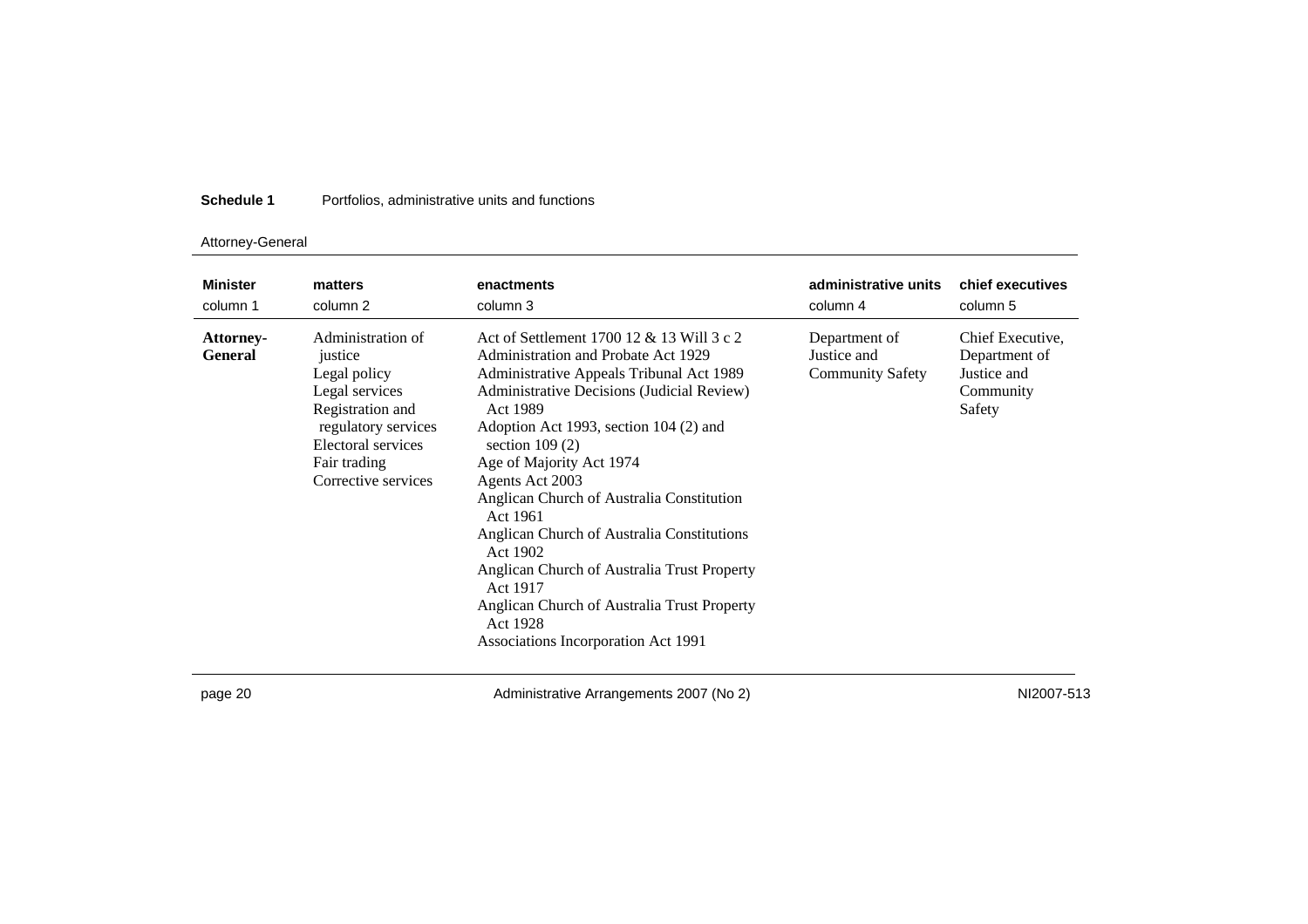### Attorney-General

| <b>Minister</b><br>column 1 | matters<br>column 2 | enactments<br>column 3                                                                                                                                                                                                                                                                                                                         | administrative units<br>column 4 | chief executives<br>column 5 |
|-----------------------------|---------------------|------------------------------------------------------------------------------------------------------------------------------------------------------------------------------------------------------------------------------------------------------------------------------------------------------------------------------------------------|----------------------------------|------------------------------|
|                             |                     | Australian-American Educational Foundation<br>Act 1966<br>Australian Crime Commission (ACT) Act 2003                                                                                                                                                                                                                                           |                                  |                              |
|                             |                     | Bail Act 1992<br>Bill of Rights 1688 1 Will & Mary sess $2c2$<br>Births, Deaths and Marriages Registration<br>Act 1997<br>Business Names Act 1963                                                                                                                                                                                              |                                  |                              |
|                             |                     | Charitable Collections Act 2003<br>Children and Young People Act 1999, chapter 5,<br>sections 63 to 74, 76 to 84A, 85A, 87 to 96, 98<br>to 103, 105A, 106 (3), 109, 116, 118, 123, 124,<br>126, 128 (4), 131, chapter 11, section 408 and<br>section 413<br>Civil Law (Property) Act 2006<br>Civil Law (Sale of Residential Property) Act 2003 |                                  |                              |

NI2007- 513

Administrative Arrangements 2007 (No 2) end contract the state of the page 21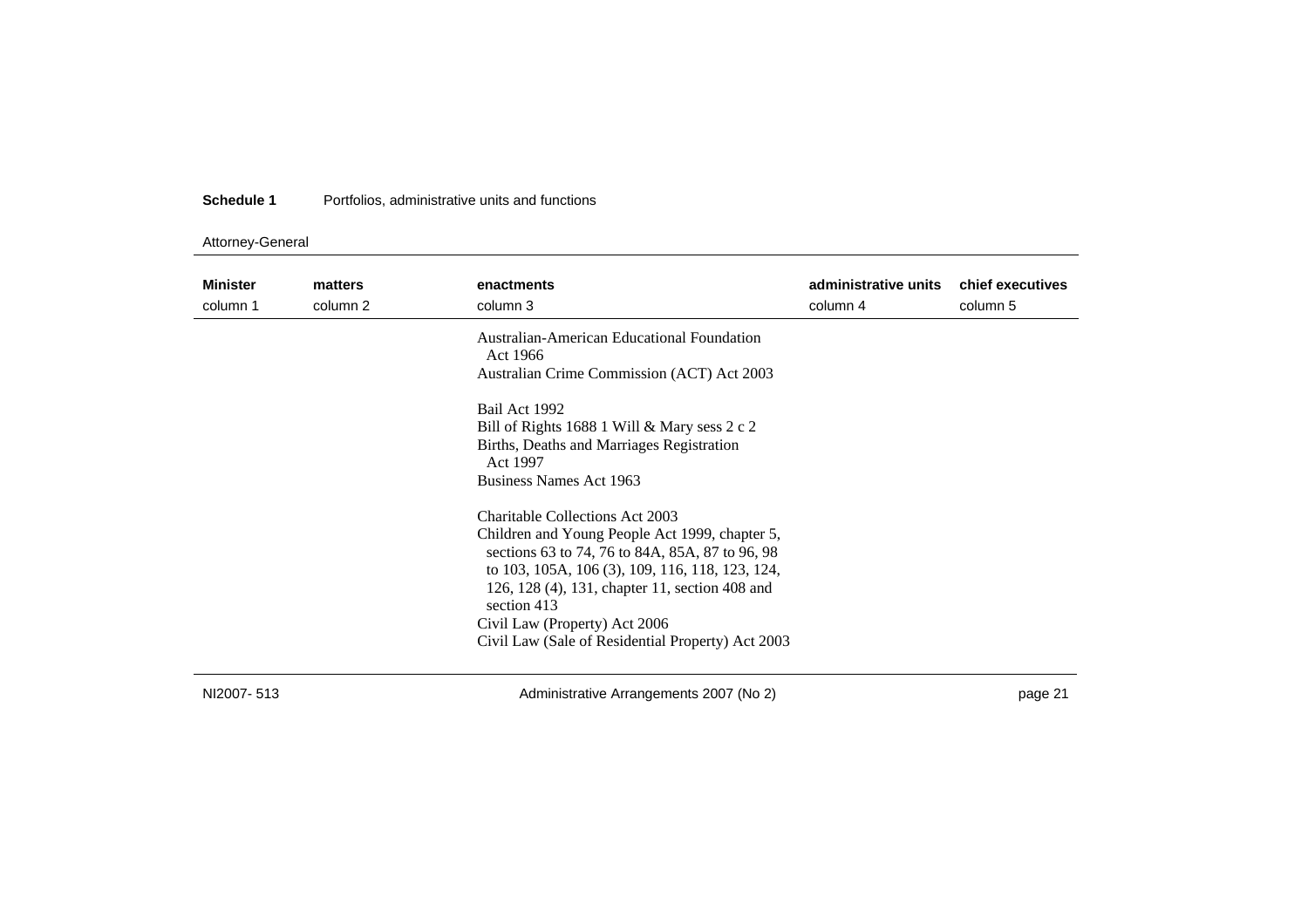### Attorney-General

| <b>Minister</b> | matters  | enactments                                                                                                                                                                                                                                                                                                                                                                                                                                                                                                                                                                                                                               | administrative units | chief executives |
|-----------------|----------|------------------------------------------------------------------------------------------------------------------------------------------------------------------------------------------------------------------------------------------------------------------------------------------------------------------------------------------------------------------------------------------------------------------------------------------------------------------------------------------------------------------------------------------------------------------------------------------------------------------------------------------|----------------------|------------------|
| column 1        | column 2 | column 3                                                                                                                                                                                                                                                                                                                                                                                                                                                                                                                                                                                                                                 | column 4             | column 5         |
|                 |          | Civil Law (Wrongs) Act 2002<br>Classification (Publications, Films and Computer<br>Games) (Enforcement) Act 1995<br>Commercial Arbitration Act 1986<br>Confiscation of Criminal Assets Act 2003<br>Consumer and Trader Tribunal Act 2003<br>Consumer Credit Act 1995<br>Consumer Credit (Administration) Act 1996<br>Cooperatives Act 2002<br>Coroners Act 1997<br>Corrections Management Act 2007<br>Court Procedures Act 2004<br>Credit Act 1985<br>Crime Prevention Powers Act 1998<br>Crimes Act 1900<br>Crimes (Forensic Procedures) Act 2000<br>Crimes (Restorative Justice) Act 2004<br>Crimes (Sentence Administration) Act 2005 |                      |                  |

page 22 **Administrative Arrangements 2007 (No 2)** MI2007-513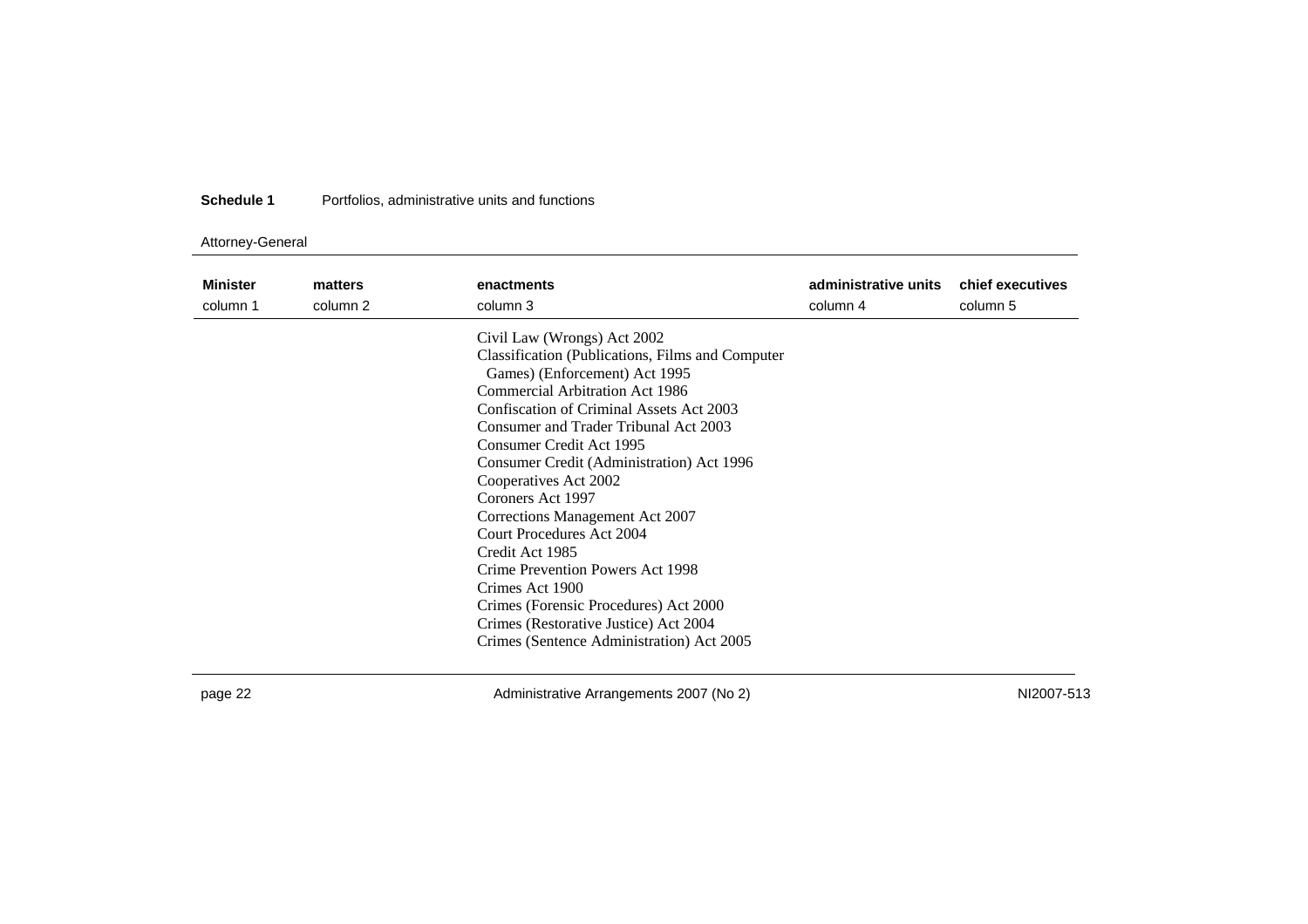### Attorney-General

| <b>Minister</b><br>column 1 | matters<br>column 2 | enactments<br>column 3                                                                                                                                                                                                                                                                                                                                                                        | administrative units<br>column 4 | chief executives<br>column 5 |
|-----------------------------|---------------------|-----------------------------------------------------------------------------------------------------------------------------------------------------------------------------------------------------------------------------------------------------------------------------------------------------------------------------------------------------------------------------------------------|----------------------------------|------------------------------|
|                             |                     | Crimes (Sentencing) Act 2005<br>Criminal and Civil Justice 1351 25 Edw 3 St 5 c 4<br>Criminal Code 2002                                                                                                                                                                                                                                                                                       |                                  |                              |
|                             |                     | Director of Public Prosecutions Act 1990<br>Discrimination Act 1991<br>Domestic Relationships Act 1994<br>Domestic Violence Agencies Act 1986<br>Domestic Violence and Protection Orders<br>Act 2001<br>Door-to-Door Trading Act 1991<br>Drugs of Dependence Act 1989, section 123<br>and section 140<br>Due Process of Law Act 1354 28 Edw 3 c 3<br>Due Process of Law Act 1368 42 Edw 3 c 3 |                                  |                              |

NI2007-513

Administrative Arrangements 2007 (No 2) eage 23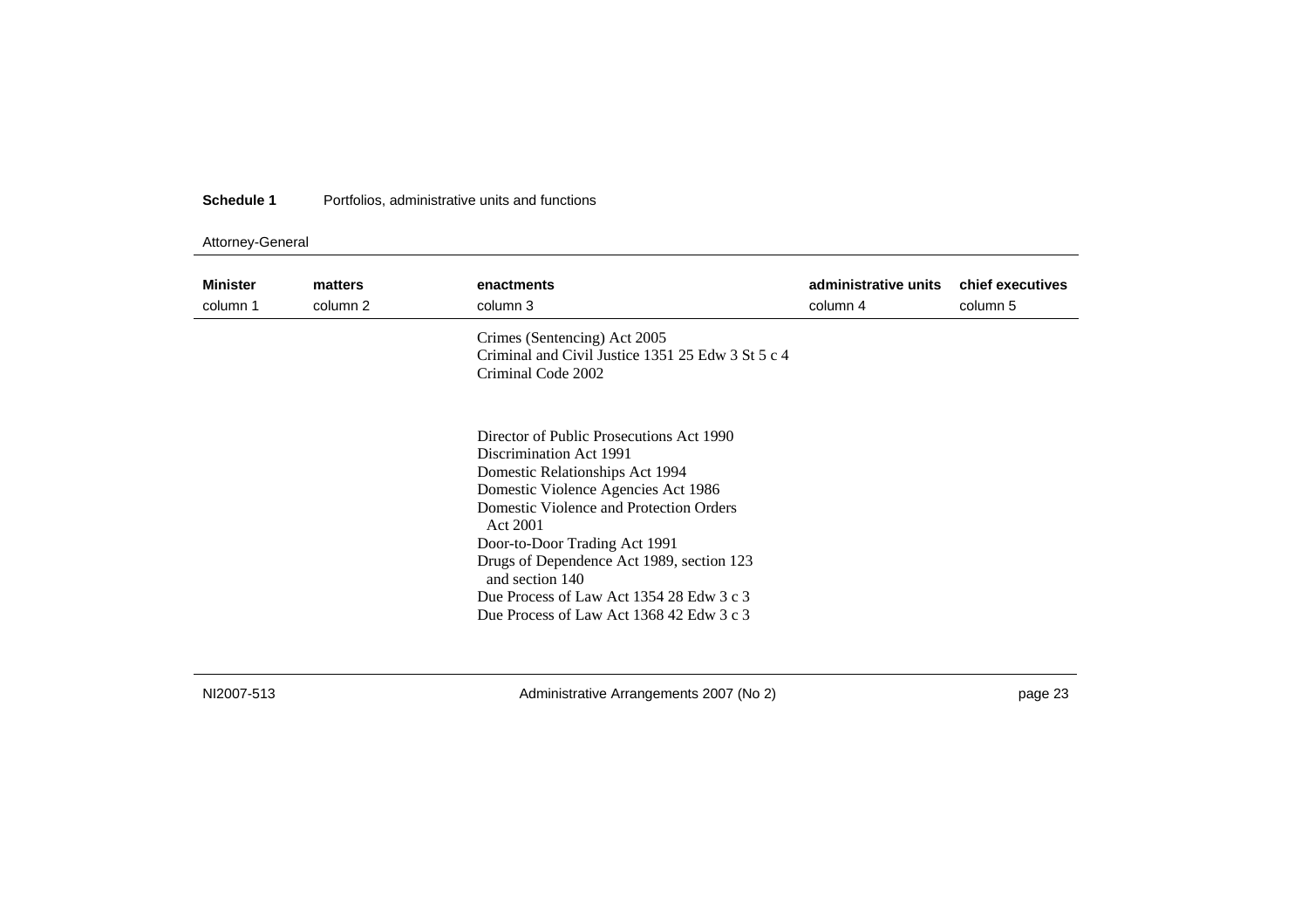### Attorney-General

| <b>Minister</b><br>column 1 | matters<br>column 2 | enactments<br>column 3                                                                                                                                                                                                                    | administrative units<br>column 4 | chief executives<br>column 5 |
|-----------------------------|---------------------|-------------------------------------------------------------------------------------------------------------------------------------------------------------------------------------------------------------------------------------------|----------------------------------|------------------------------|
|                             |                     | Eggs (Labelling and Sale) Act 2001<br>Electoral Act 1992<br>Electronic Transactions Act 2001<br>Enforcement of Public Interests Act 1973<br>Evidence Act 1971<br>Evidence (Miscellaneous Provisions) Act 1991                             |                                  |                              |
|                             |                     | Fair Trading Act 1992<br>Fair Trading (Consumer Affairs) Act 1973<br>Fair Trading (Fuel Prices) Act 1993<br>Family Provision Act 1969<br>Forfeiture Act 1991<br>Free Access to Courts 1400 2 Hen 4 c 1<br>Freedom of Information Act 1989 |                                  |                              |
|                             |                     | Government Solicitor Act 1989                                                                                                                                                                                                             |                                  |                              |

page 24 **Administrative Arrangements 2007 (No 2)** MI2007-513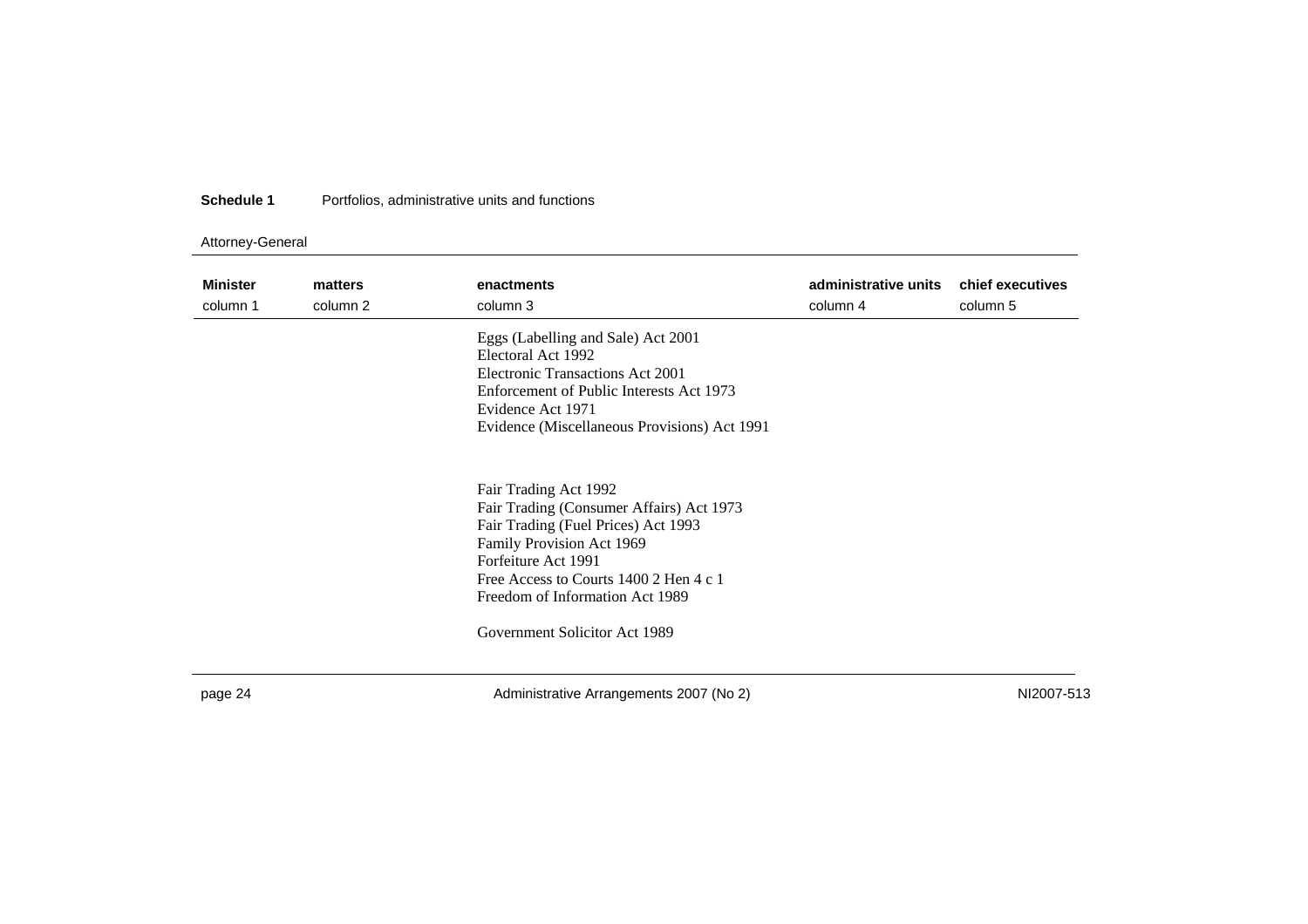### Attorney-General

| Minister<br>column 1 | matters<br>column 2 | enactments<br>column 3                                                                                                                | administrative units<br>column 4 | chief executives<br>column 5 |
|----------------------|---------------------|---------------------------------------------------------------------------------------------------------------------------------------|----------------------------------|------------------------------|
|                      |                     | Guardianship and Management of Property<br>Act 1991                                                                                   |                                  |                              |
|                      |                     | Human Rights Act 2004<br>Human Rights Commission Act 2005                                                                             |                                  |                              |
|                      |                     | <b>Independent Competition and Regulatory</b><br>Commission Act 1997                                                                  |                                  |                              |
|                      |                     | Judicial Commissions Act 1994<br>Juries Act 1967<br>Jurisdiction of Courts (Cross-vesting) Act 1993<br>Justices of the Peace Act 1989 |                                  |                              |
|                      |                     | Land Titles Act 1925<br>Land Titles (Unit Titles) Act 1970<br>Law Officer Act 1992<br>Lay-by Sales Agreements Act 1963                |                                  |                              |

NI2007-513

Administrative Arrangements 2007 (No 2) end contract the contract page 25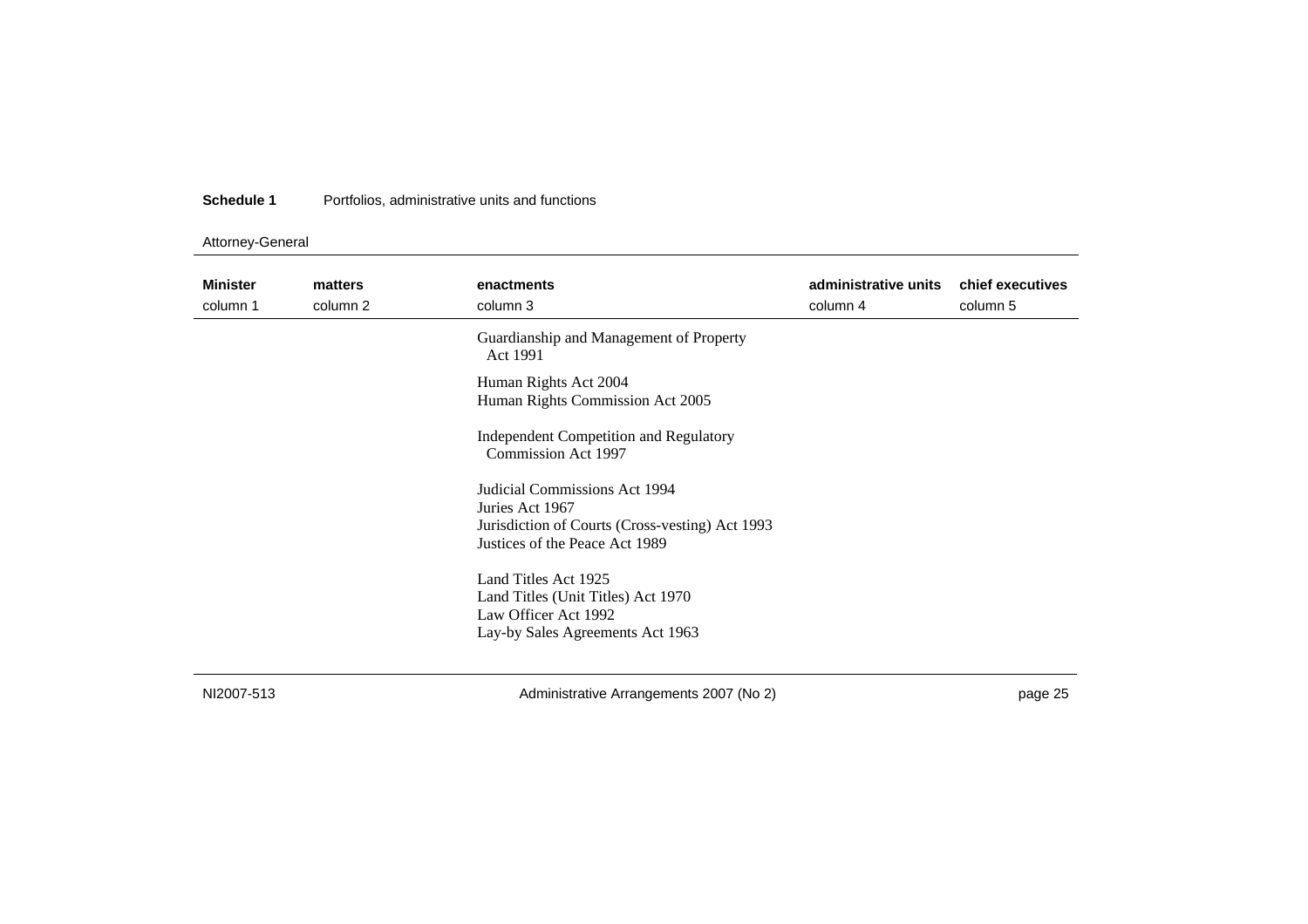### Attorney-General

| <b>Minister</b><br>matters<br>column 1<br>column 2 | enactments<br>column 3                                                                                                                                                                                                                                                                                                                                                                                                                                                                                                                                                                 | administrative units<br>column 4 | chief executives<br>column 5 |
|----------------------------------------------------|----------------------------------------------------------------------------------------------------------------------------------------------------------------------------------------------------------------------------------------------------------------------------------------------------------------------------------------------------------------------------------------------------------------------------------------------------------------------------------------------------------------------------------------------------------------------------------------|----------------------------------|------------------------------|
|                                                    | Leases (Commercial and Retail) Act 2001<br>Legal Aid Act 1977<br>Legal Profession Act 2006<br>Legislation Act 2001, except chapter 5<br><b>Limitation Act 1985</b><br>Liquor Act 1975<br>Listening Devices Act 1992<br>Magistrates Court Act 1930<br>Magna Carta (1297) 25 Edw 1 c 29<br>Major Events Security Act 2000<br>Married Persons Property Act 1986<br>Mediation Act 1997<br>Medical Treatment (Health Directions) Act 2006<br>Mental Health (Treatment and Care) Act 1994,<br>part 3, part 8, part 9, section 141, section 142<br>and section 143<br>Mercantile Law Act 1962 |                                  |                              |

page 26 MI2007-513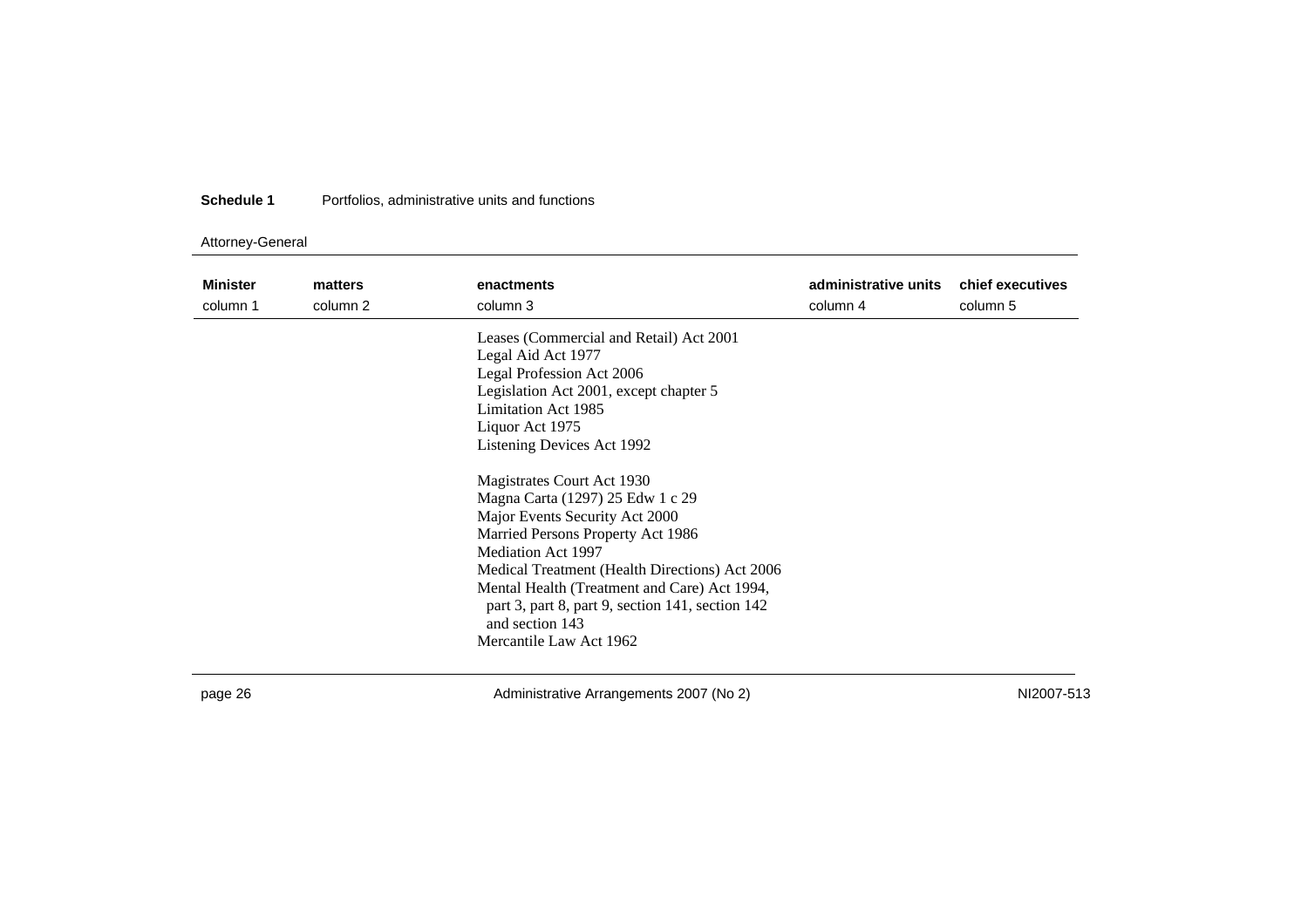### Attorney-General

| <b>Minister</b> | matters  | enactments                                    | administrative units | chief executives |
|-----------------|----------|-----------------------------------------------|----------------------|------------------|
| column 1        | column 2 | column 3                                      | column 4             | column 5         |
|                 |          |                                               |                      |                  |
|                 |          | Notaries Public Act 1984                      |                      |                  |
|                 |          |                                               |                      |                  |
|                 |          | Oaths and Affirmations Act 1984               |                      |                  |
|                 |          | Ombudsman Act 1989                            |                      |                  |
|                 |          | Parentage Act 2004                            |                      |                  |
|                 |          | Partnership Act 1963                          |                      |                  |
|                 |          | Pawnbrokers Act 1902                          |                      |                  |
|                 |          | Perpetuities and Accumulations Act 1985       |                      |                  |
|                 |          | Petition of Right 1627 3 Chas 1 c 1           |                      |                  |
|                 |          | Powers of Attorney Act 2006                   |                      |                  |
|                 |          | Presbyterian Church (Proposals for Union with |                      |                  |
|                 |          | other Churches) Act 1972                      |                      |                  |
|                 |          | Presbyterian Church Trust Property Act 1971   |                      |                  |
|                 |          | Proportional Representation (Hare-Clark)      |                      |                  |
|                 |          | Entrenchment Act 1994                         |                      |                  |
|                 |          | Prostitution Act 1992                         |                      |                  |
|                 |          | Public Advocate Act 2005                      |                      |                  |
|                 |          |                                               |                      |                  |

NI2007-513

Administrative Arrangements 2007 (No 2) end contract the state of the page 27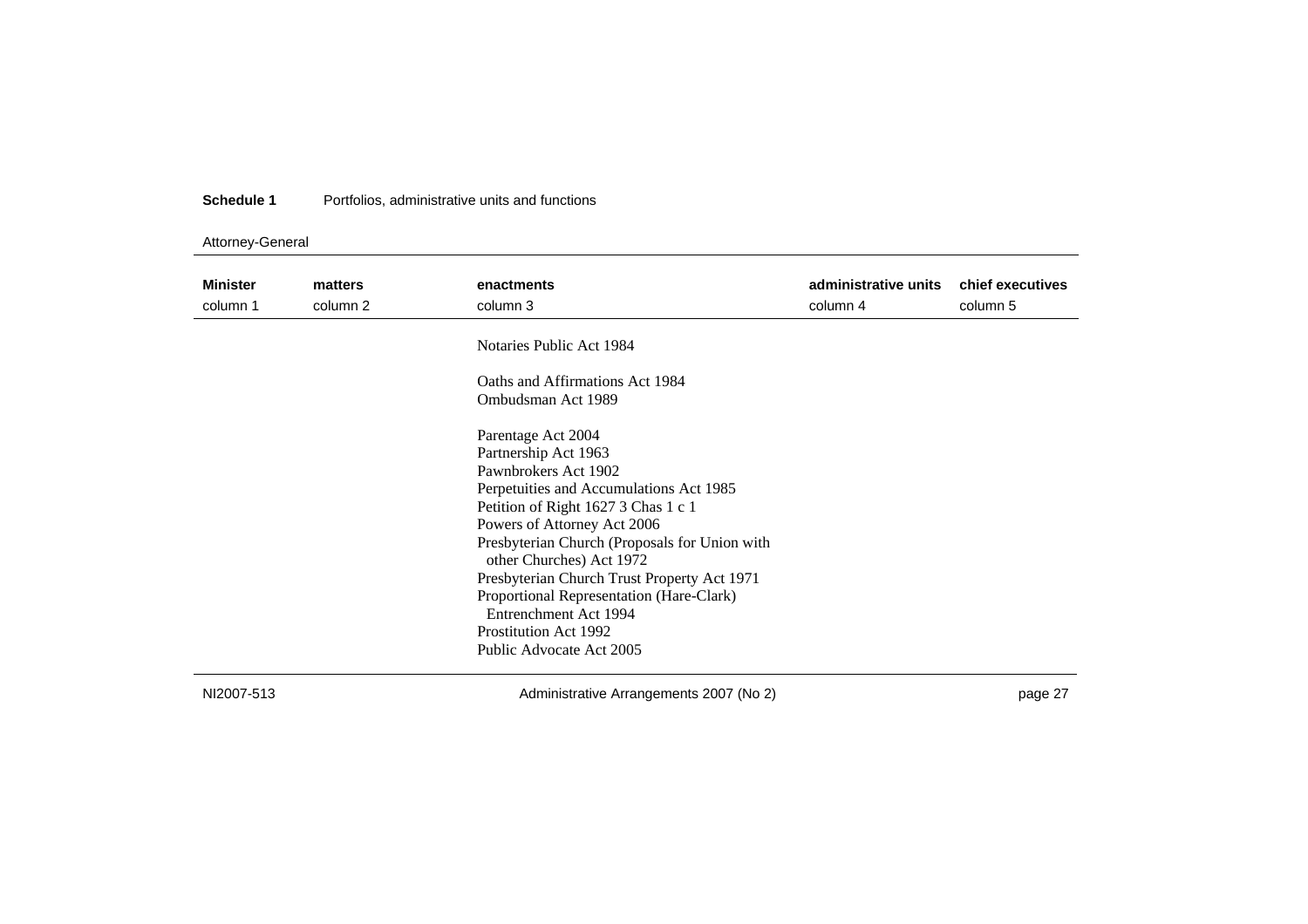### Attorney-General

| <b>Minister</b><br>column 1 | matters<br>column 2 | enactments<br>column 3                                                                                                                                                                                                                                                                                                                                                                                                                                                                                                                        | administrative units<br>column 4 | chief executives<br>column 5 |
|-----------------------------|---------------------|-----------------------------------------------------------------------------------------------------------------------------------------------------------------------------------------------------------------------------------------------------------------------------------------------------------------------------------------------------------------------------------------------------------------------------------------------------------------------------------------------------------------------------------------------|----------------------------------|------------------------------|
|                             |                     | Public Trustee Act 1985                                                                                                                                                                                                                                                                                                                                                                                                                                                                                                                       |                                  |                              |
|                             |                     | Referendum (Machinery Provisions) Act 1994<br>Registrar-General Act 1993<br>Registration of Deeds Act 1957<br><b>Residential Tenancies Act 1997</b><br>Roman Catholic Church Property Trust Act 1937<br>Royal Marriages Act 1772 12 Geo 3 c 11<br>Sale of Goods Act 1954<br>Sale of Goods (Vienna Convention) Act 1987<br>Sale of Motor Vehicles Act 1977<br>Salvation Army Property Trust Act 1934<br>Second-hand Dealers Act 1906<br>Security Industry Act 2003<br>Spent Convictions Act 2000<br>Supervised Injecting Place Trial Act 1999, |                                  |                              |
|                             |                     | section 7, section 8 and section 13                                                                                                                                                                                                                                                                                                                                                                                                                                                                                                           |                                  |                              |

page 28 MI2007-513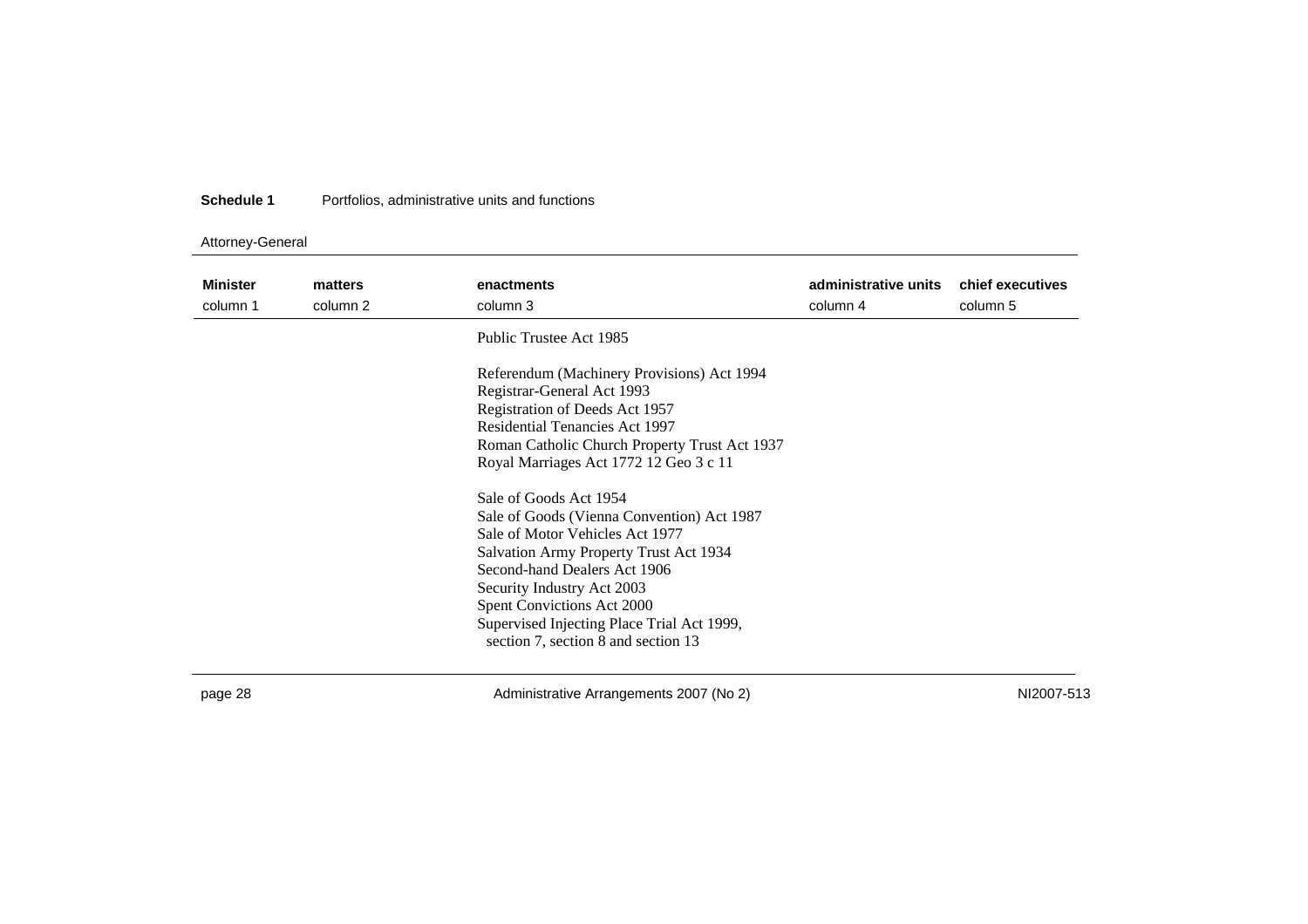### Attorney-General

| <b>Minister</b> | matters  | enactments                                             | administrative units | chief executives |
|-----------------|----------|--------------------------------------------------------|----------------------|------------------|
| column 1        | column 2 | column 3                                               | column 4             | column 5         |
|                 |          | Supreme Court Act 1933                                 |                      |                  |
|                 |          | Terrorism (Extraordinary Temporary Powers)<br>Act 2006 |                      |                  |
|                 |          | Testamentary Guardianship Act 1984                     |                      |                  |
|                 |          | Trade Measurement Act 1991                             |                      |                  |
|                 |          | Trade Measurement (Administration) Act 1991            |                      |                  |
|                 |          | Trustee Act 1925                                       |                      |                  |
|                 |          | Trustee Companies Act 1947                             |                      |                  |
|                 |          | Unclaimed Moneys Act 1950                              |                      |                  |
|                 |          | Uncollected Goods Act 1996                             |                      |                  |
|                 |          | Uniting Church in Australia Act 1977                   |                      |                  |
|                 |          | Utilities Act 2000, part 11 and part 12                |                      |                  |
|                 |          | Victims of Crime Act 1994                              |                      |                  |
|                 |          | Victims of Crime (Financial Assistance) Act 1983       |                      |                  |
|                 |          |                                                        |                      |                  |

NI2007-513

Administrative Arrangements 2007 (No 2) end contract the contract page 29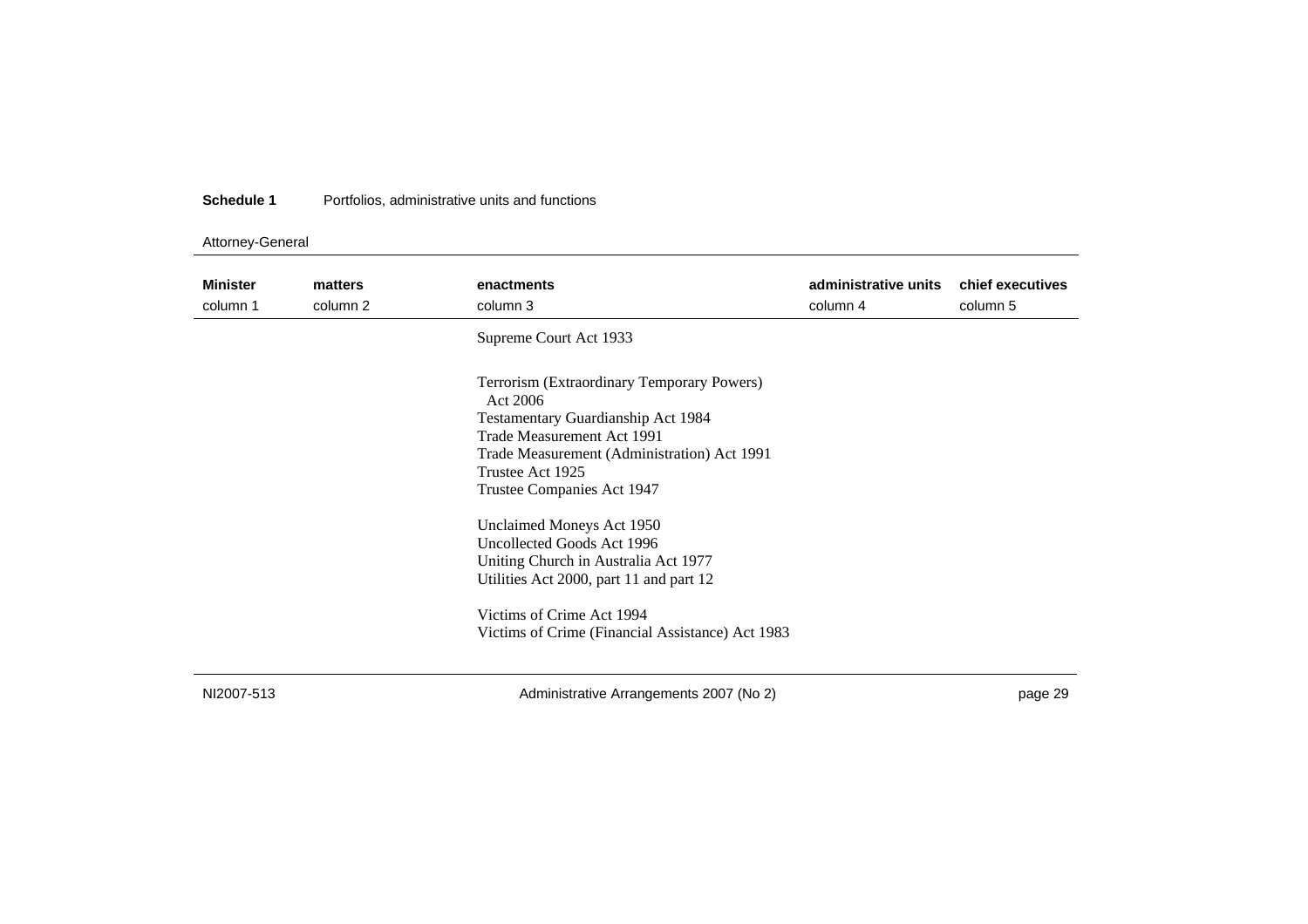### Attorney-General

| <b>Minister</b><br>column 1 | matters<br>column 2                                                                   | enactments<br>column 3                        | administrative units<br>column 4 | chief executives<br>column 5 |
|-----------------------------|---------------------------------------------------------------------------------------|-----------------------------------------------|----------------------------------|------------------------------|
|                             |                                                                                       | Wills Act 1968<br>Witness Protection Act 1996 |                                  |                              |
|                             | Workplace safety and<br>workers compensation<br>inspection and<br>regulatory services | Annual Leave Act 1973                         |                                  |                              |
|                             |                                                                                       | Dangerous Substances Act 2004                 |                                  |                              |
|                             |                                                                                       | Fuels Control Act 1979                        |                                  |                              |
|                             |                                                                                       | Long Service Leave Act 1976                   |                                  |                              |
|                             |                                                                                       | Machinery Act 1949                            |                                  |                              |
|                             |                                                                                       | Occupational Health and Safety Act 1989       |                                  |                              |
|                             |                                                                                       | Scaffolding and Lifts Act 1912                |                                  |                              |
|                             |                                                                                       | Workers Compensation Act 1951                 |                                  |                              |

page 30 NI2007-513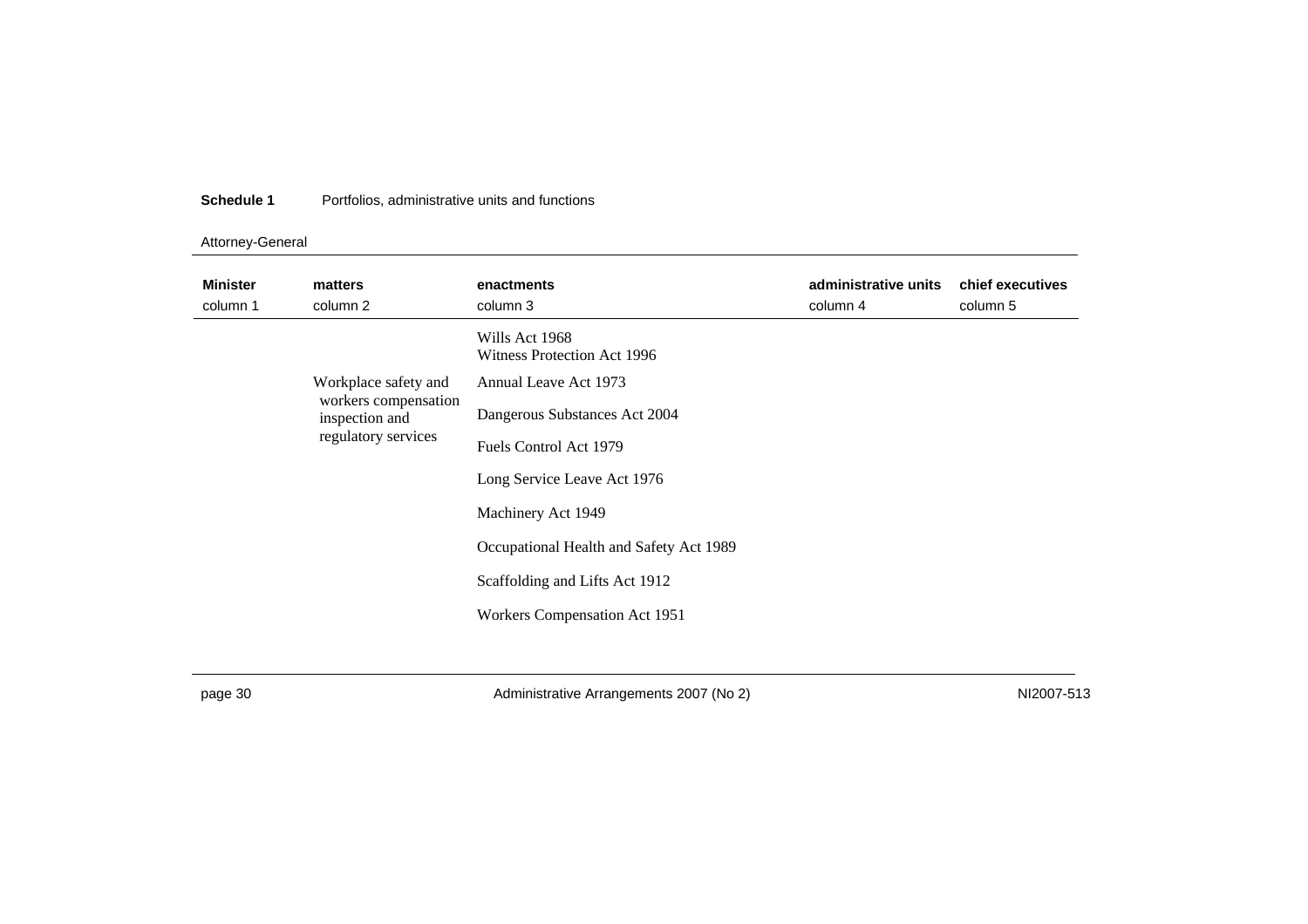### Minister for Police and Emergency Services

| <b>Minister</b>                                                          | matters                               | enactments                                                                                            | administrative units                                    | chief executives                                                        |
|--------------------------------------------------------------------------|---------------------------------------|-------------------------------------------------------------------------------------------------------|---------------------------------------------------------|-------------------------------------------------------------------------|
| column 1                                                                 | column 2                              | column 3                                                                                              | column 4                                                | column 5                                                                |
| <b>Minister for</b><br>Police and<br><b>Emergency</b><br><b>Services</b> | Police services<br>Emergency services | Crimes (Child Sex Offenders) Act 2005<br>Emergencies Act 2004, except schedule 1<br>Firearms Act 1996 | Department of<br>Justice and<br><b>Community Safety</b> | Chief Executive,<br>Department of<br>Justice and<br>Community<br>Safety |

Prohibited Weapons Act 1996

NI2007- 513

Administrative Arrangements 2007 (No 2) end and the state of the page 31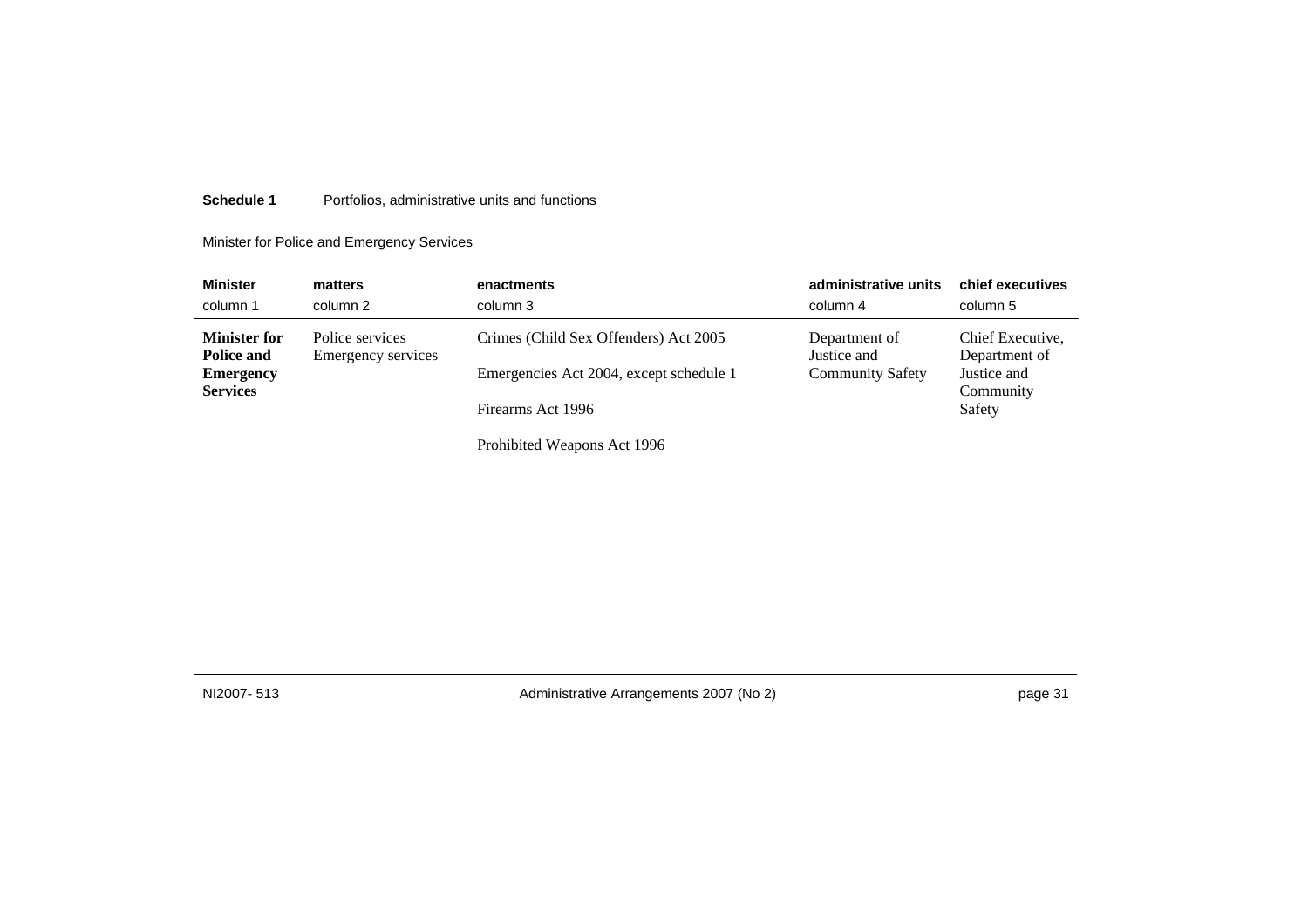### Minister for Territory and Municipal Services

| <b>Minister</b>                                                                    | matters                                                                                                                                                                                                                | enactments                                                                                                                                                                                                                                                                                                                               | administrative units                                        | chief executives                                                                   |
|------------------------------------------------------------------------------------|------------------------------------------------------------------------------------------------------------------------------------------------------------------------------------------------------------------------|------------------------------------------------------------------------------------------------------------------------------------------------------------------------------------------------------------------------------------------------------------------------------------------------------------------------------------------|-------------------------------------------------------------|------------------------------------------------------------------------------------|
| column 1                                                                           | column 2                                                                                                                                                                                                               | column 3                                                                                                                                                                                                                                                                                                                                 | column 4                                                    | column 5                                                                           |
| <b>Minister for</b><br><b>Territory and</b><br><b>Municipal</b><br><b>Services</b> | Heritage services<br>Road services<br>Transport strategy and<br>policy<br>Public transport<br>Municipal services<br><b>Libraries</b><br>Parks<br>Canberra Connect<br>Government asset<br>management<br>Taxi regulation | Cemeteries and Crematoria Act 2003<br>Domestic Animals Act 2000<br><b>Gungahlin Drive Extension Authorisation</b><br>Act 2004<br>Hawkers Act 2003<br>Interstate Road Transport Act 1985 (Cwlth)<br>Interstate Road Transport Charge Act 1985<br>(Cwlth)<br>Lakes Act 1976<br>Litter Act 2004<br>Motor Vehicle Standards Act 1989 (Cwlth) | Department of<br>Territory and<br><b>Municipal Services</b> | Chief Executive.<br>Department of<br>Territory and<br>Municipal<br><b>Services</b> |

page 32 NI2007-513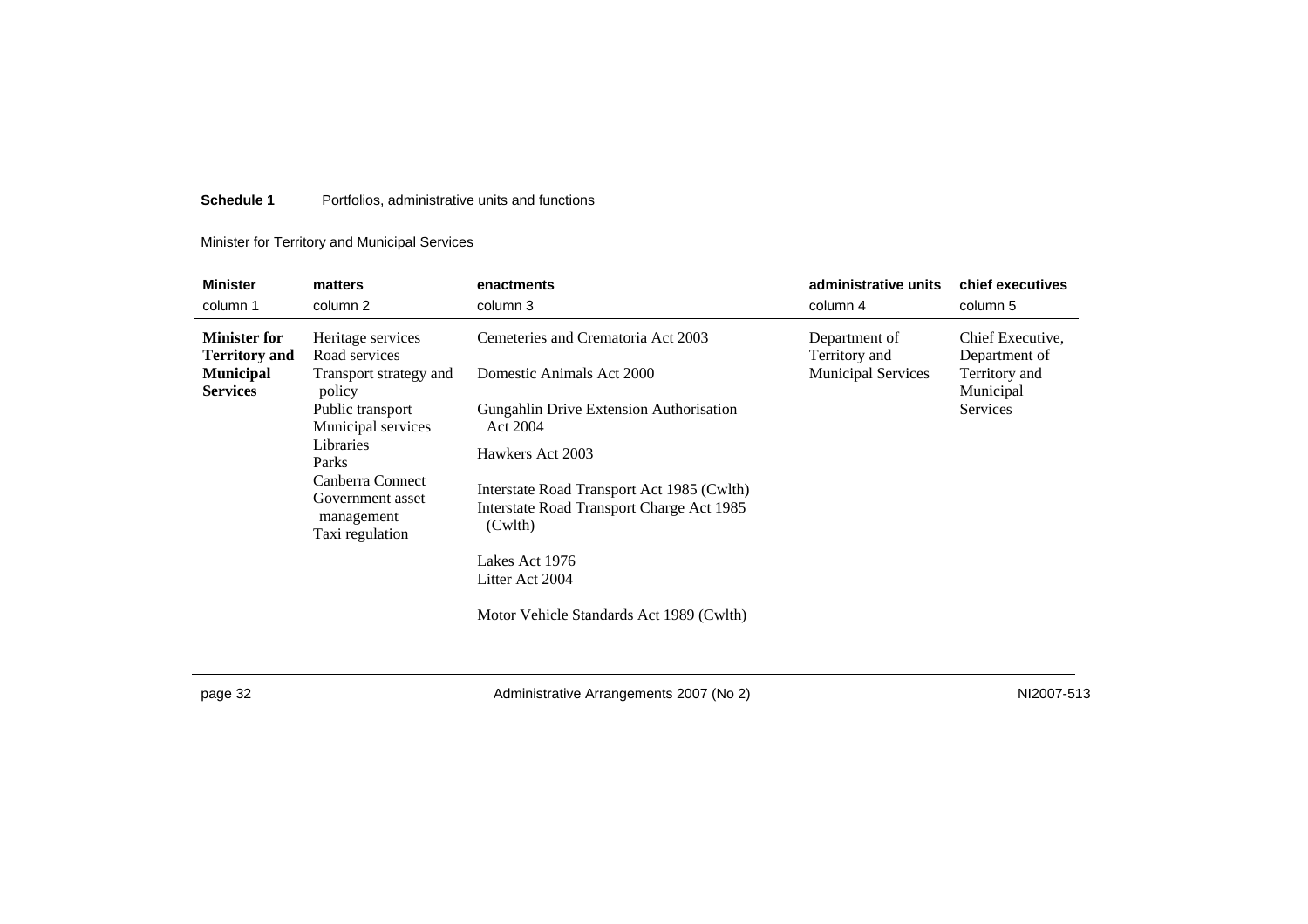### Minister for Territory and Municipal Services

| <b>Minister</b><br>column 1 | matters<br>column 2 | enactments<br>column 3                                                                                                                                                                                                                                                                                                                                                                                                                                                   | administrative units<br>column 4 | chief executives<br>column 5 |
|-----------------------------|---------------------|--------------------------------------------------------------------------------------------------------------------------------------------------------------------------------------------------------------------------------------------------------------------------------------------------------------------------------------------------------------------------------------------------------------------------------------------------------------------------|----------------------------------|------------------------------|
|                             |                     | NRMA-ACT Road Safety Trust Act 1992<br>Nudity Act 1976                                                                                                                                                                                                                                                                                                                                                                                                                   |                                  |                              |
|                             |                     | Public Baths and Public Bathing Act 1956                                                                                                                                                                                                                                                                                                                                                                                                                                 |                                  |                              |
|                             |                     | Road Transport (Alcohol and Drugs) Act 1977<br>Road Transport Charges (Australian Capital<br>Territory) Act 1993 (Cwlth)<br>Road Transport (Dimensions and Mass) Act 1990<br>Road Transport (Driver Licensing) Act 1999<br>Road Transport (General) Act 1999, except<br>part 10<br>Road Transport (Public Passenger Services)<br>Act 2001<br>Road Transport (Safety and Traffic Management)<br>Act 1999<br>Road Transport Reform (Dangerous Goods)<br>Act $1995$ (Cwlth) |                                  |                              |

NI2007-513

Administrative Arrangements 2007 (No 2) eage 33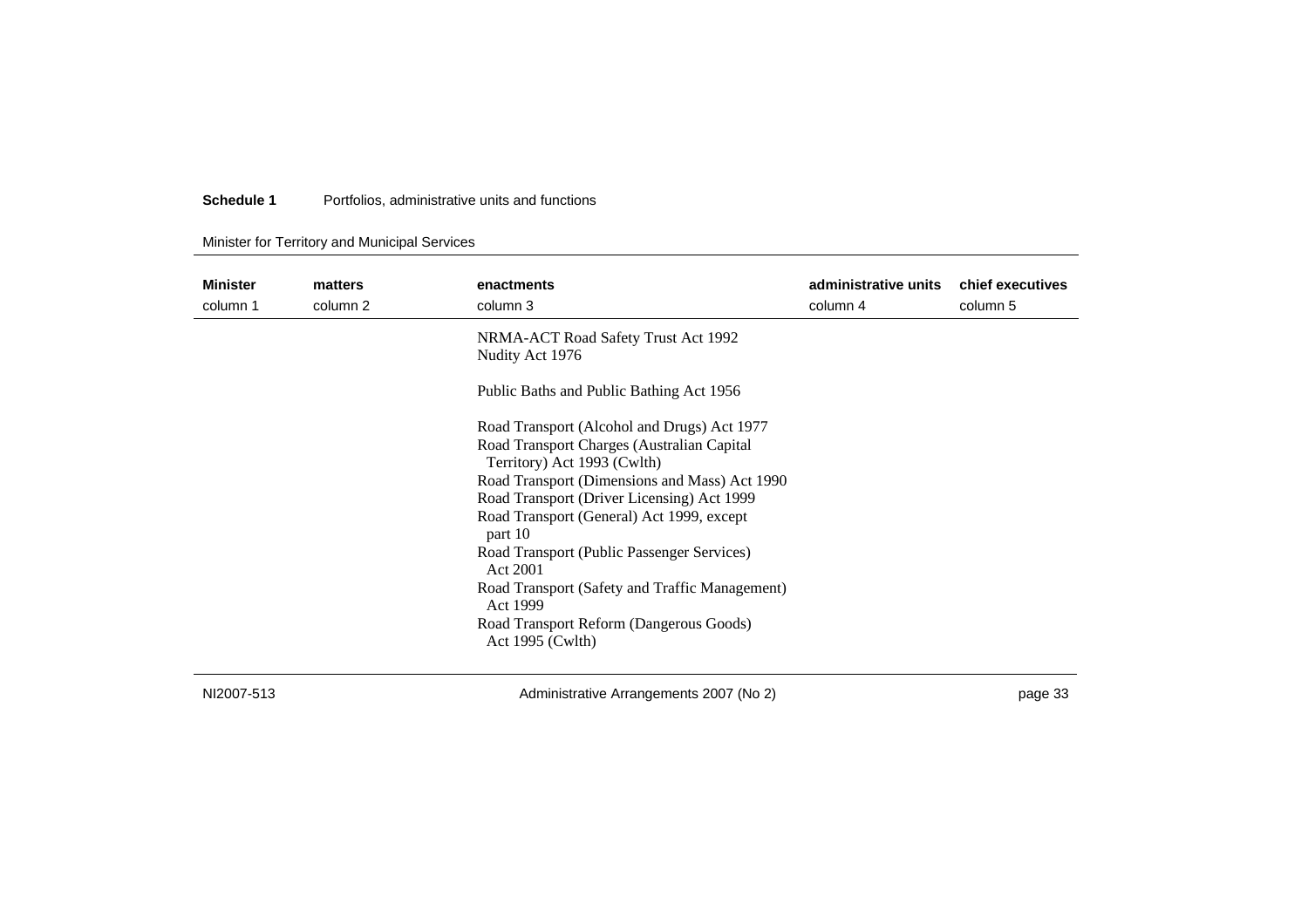### Minister for Territory and Municipal Services

| Minister<br>column 1 | matters<br>column 2 | enactments<br>column 3                                                                                                                                                                      | administrative units<br>column 4 | chief executives<br>column 5 |
|----------------------|---------------------|---------------------------------------------------------------------------------------------------------------------------------------------------------------------------------------------|----------------------------------|------------------------------|
|                      |                     | Road Transport Reform (Vehicles and Traffic)<br>Act 1993 (Cwlth)<br>Road Transport (Vehicle Registration) Act 1999<br>Roads and Public Places Act 1937<br><b>Territory Records Act 2002</b> |                                  |                              |
|                      |                     | Trespass on Territory Land Act 1932                                                                                                                                                         |                                  |                              |
|                      |                     | Utilities Act 2000, part 14 and sections 254 and<br>256 in relation to part 14                                                                                                              |                                  |                              |

page 34 NI2007-513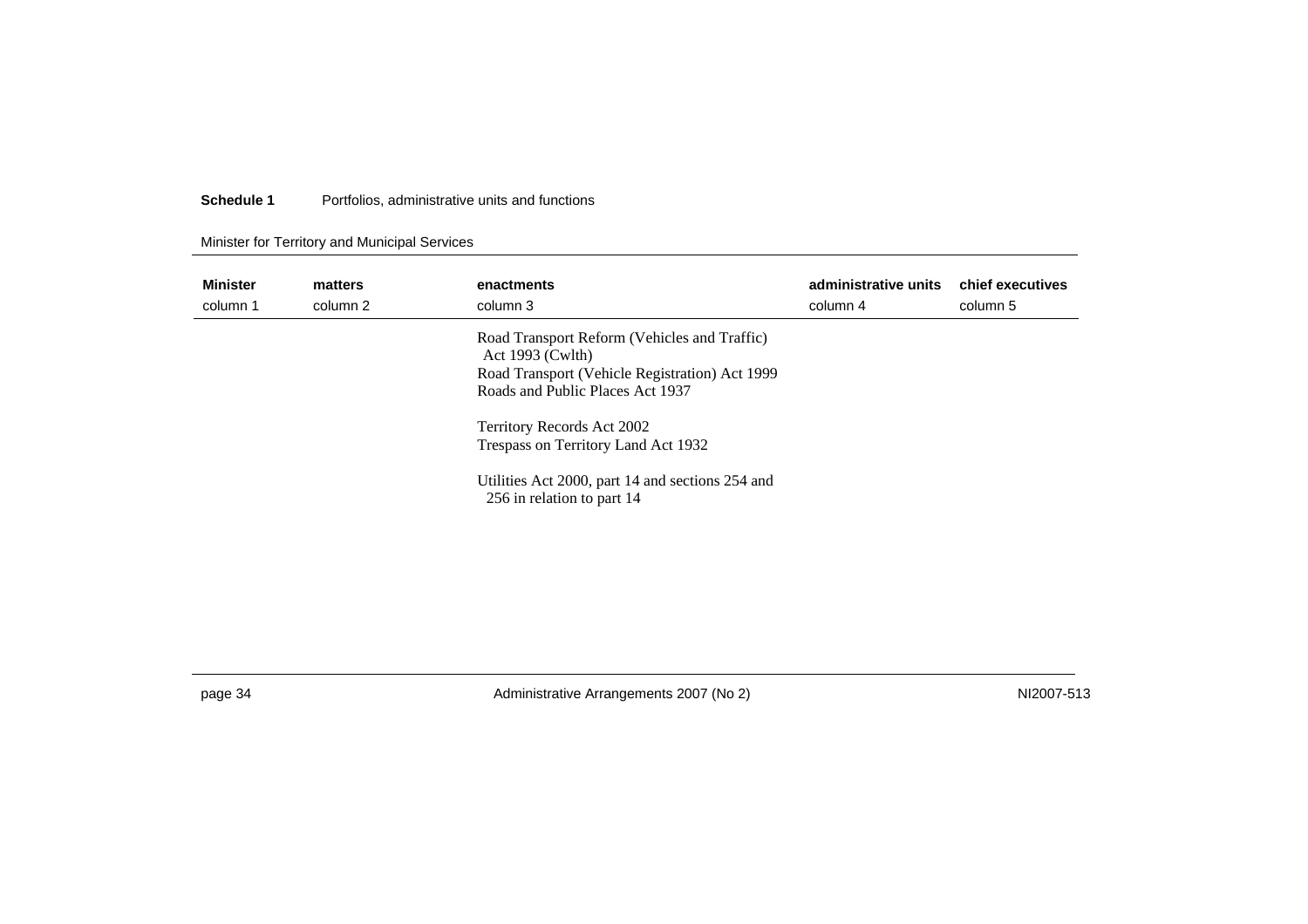### Minister for Housing

| <b>Minister</b>                       | matters                                                                                 | enactments                  | administrative units                                              | chief executives                                                                         |
|---------------------------------------|-----------------------------------------------------------------------------------------|-----------------------------|-------------------------------------------------------------------|------------------------------------------------------------------------------------------|
| column 1                              | column 2                                                                                | column 3                    | column 4                                                          | column 5                                                                                 |
| <b>Minister for</b><br><b>Housing</b> | Housing policy<br>Public housing<br>Community housing<br>Housing assistance<br>services | Housing Assistance Act 2007 | Department of<br>Disability, Housing<br>and Community<br>Services | Chief Executive,<br>Department of<br>Disability,<br>Housing and<br>Community<br>Services |

NI2007-513

Administrative Arrangements 2007 (No 2) end contract the state of the page 35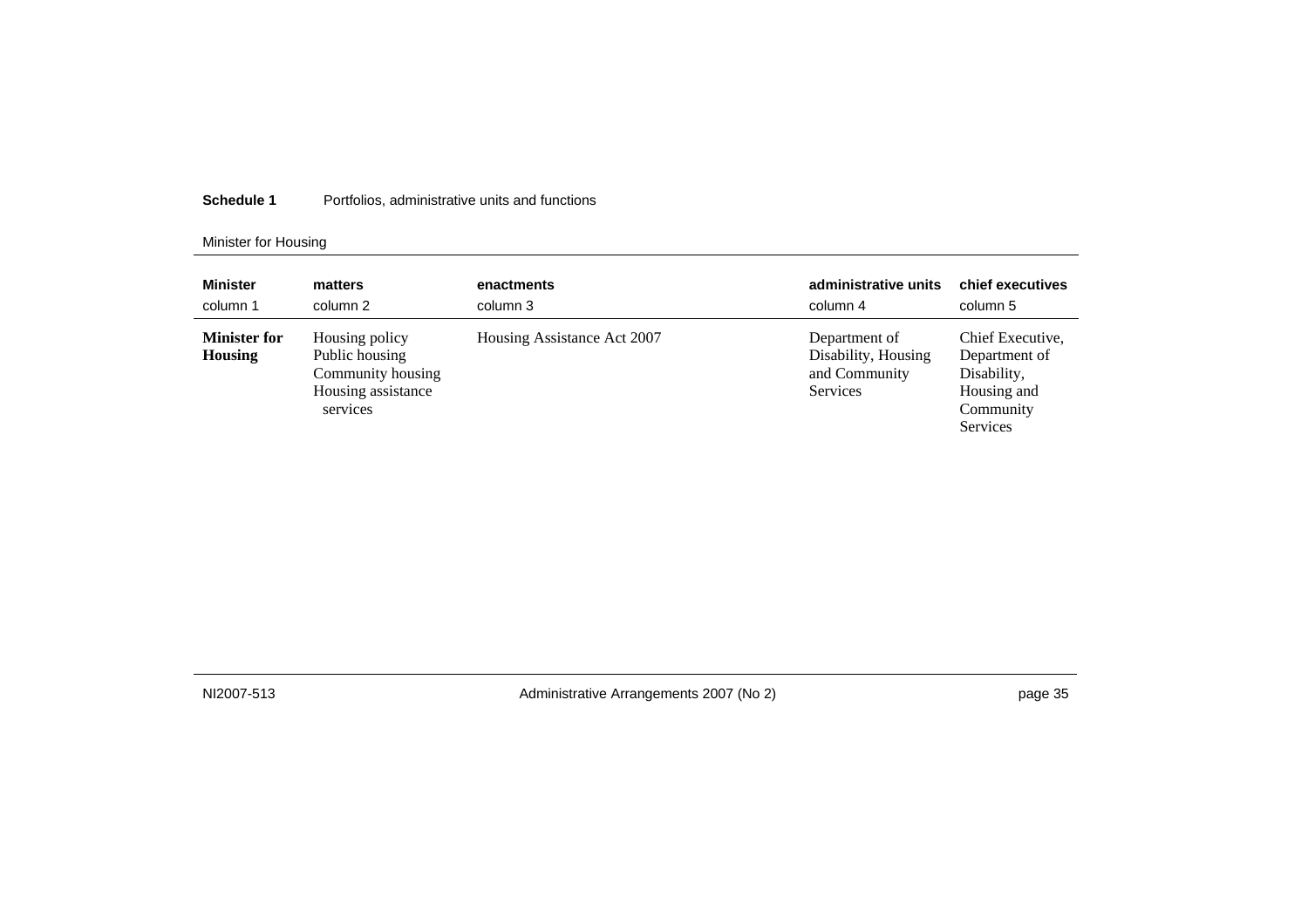#### Minister for Multicultural Affairs

| <b>Minister</b>                                               | matters               | enactments | administrative units                                                     | chief executives                                                                         |
|---------------------------------------------------------------|-----------------------|------------|--------------------------------------------------------------------------|------------------------------------------------------------------------------------------|
| column 1                                                      | column 2              | column 3   | column 4                                                                 | column 5                                                                                 |
| <b>Minister for</b><br><b>Multicultural</b><br><b>Affairs</b> | Multicultural affairs |            | Department of<br>Disability, Housing<br>and Community<br><b>Services</b> | Chief Executive,<br>Department of<br>Disability,<br>Housing and<br>Community<br>Services |

page 36 MI2007-513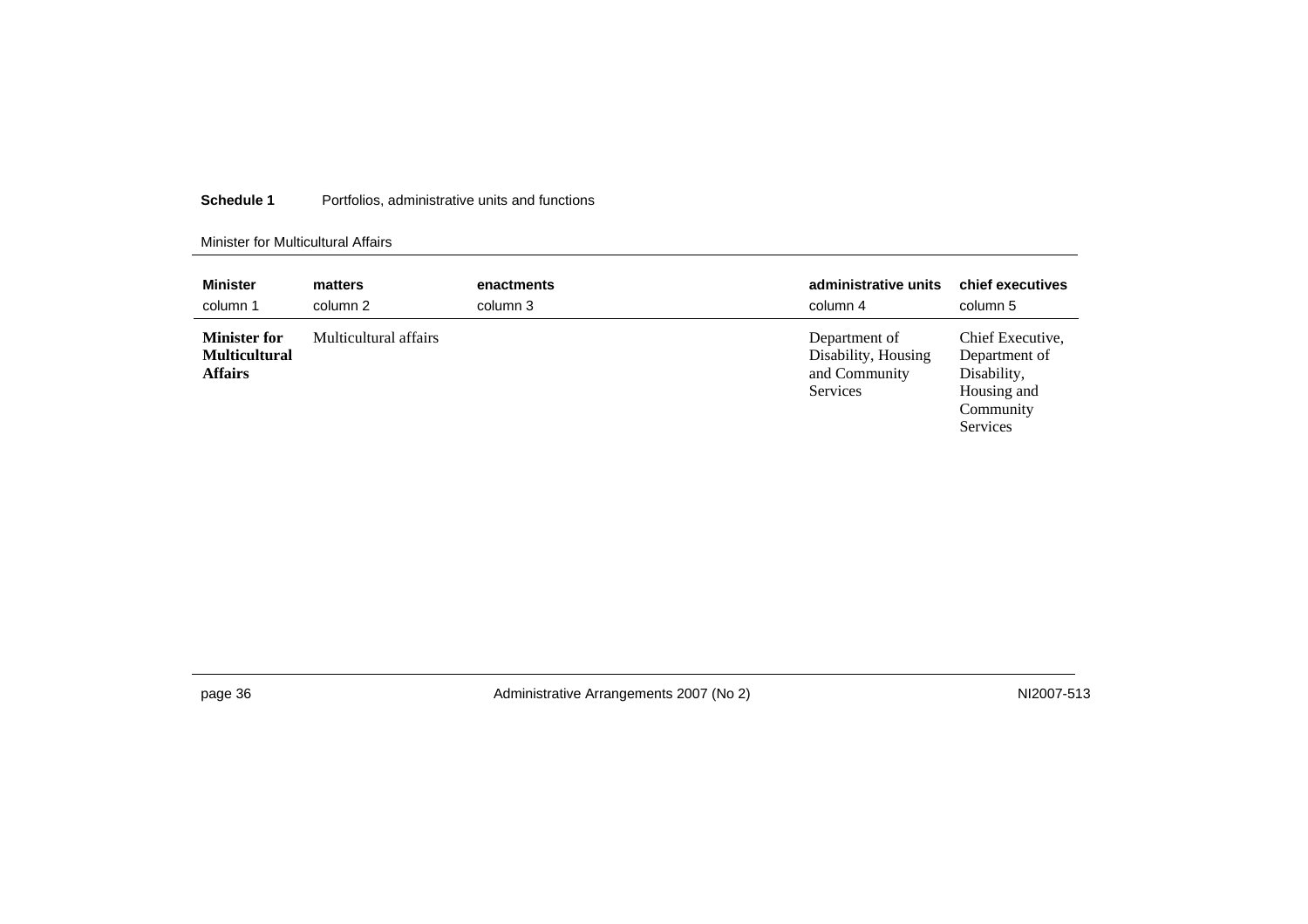### Minister for Education and Training

| <b>Minister</b><br>column 1                             | matters<br>column 2                                                                     | enactments<br>column 3                                                                                     | administrative units<br>column 4           | chief executives<br>column 5                                   |
|---------------------------------------------------------|-----------------------------------------------------------------------------------------|------------------------------------------------------------------------------------------------------------|--------------------------------------------|----------------------------------------------------------------|
| <b>Minister for</b><br><b>Education</b><br>and Training | Education policy<br>Government and non-<br>government schooling<br>Vocational education | Board of Senior Secondary Studies Act 1997<br>Building and Construction Industry Training Levy<br>Act 1999 | Department of<br>Education and<br>Training | Chief Executive,<br>Department of<br>Education and<br>Training |
|                                                         | and training<br>Canberra Institute of                                                   | Canberra Institute of Technology Act 1987                                                                  |                                            |                                                                |
|                                                         | Technology<br>Preschools                                                                | Education Act 2004                                                                                         |                                            |                                                                |
|                                                         | Early childhood<br>education programs                                                   | Training and Tertiary Education Act 2003                                                                   |                                            |                                                                |
|                                                         |                                                                                         | University of Canberra Act 1989                                                                            |                                            |                                                                |

NI2007-513

Administrative Arrangements 2007 (No 2) end contract the state of the page 37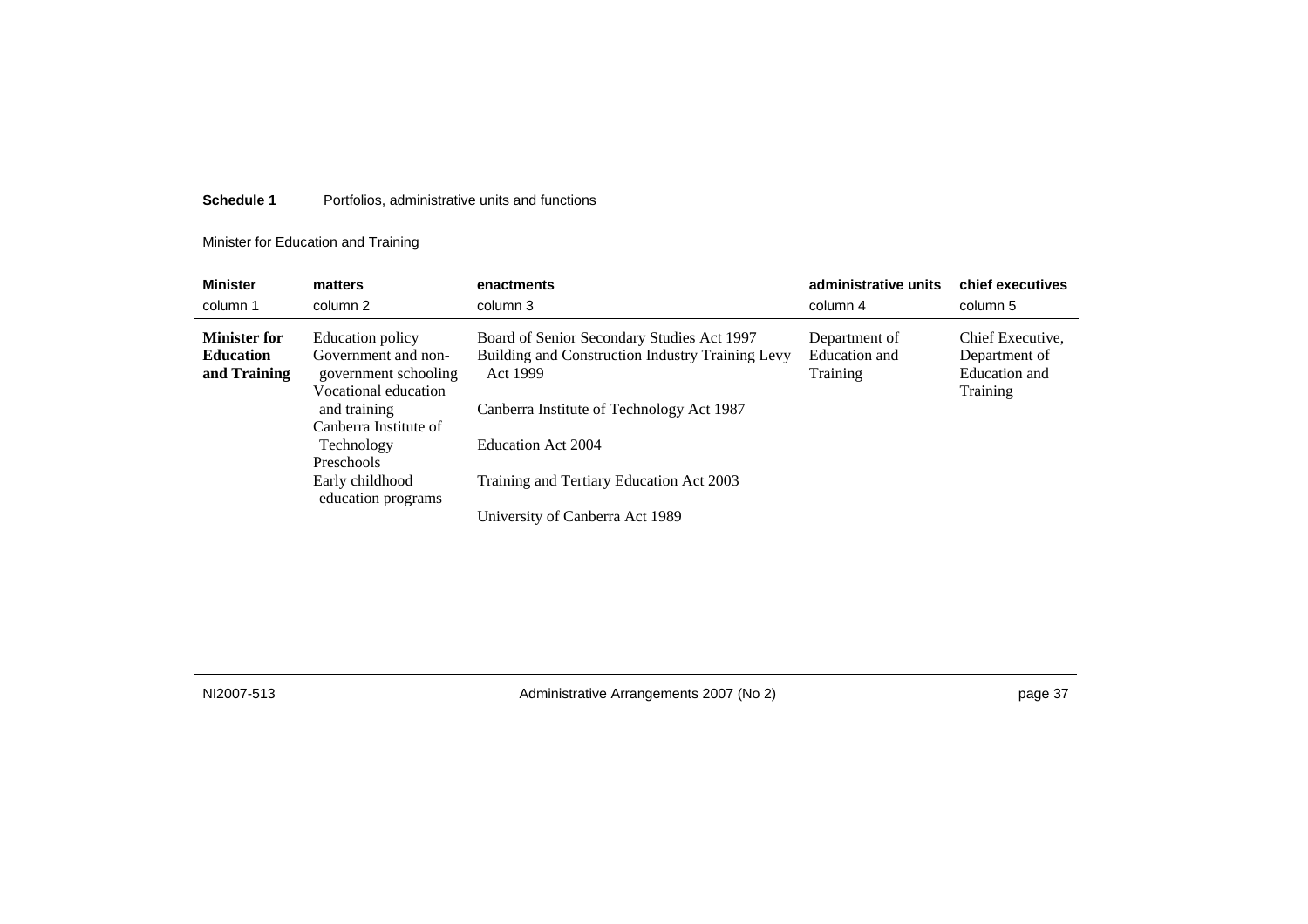### Minister for Planning

| <b>Minister</b>                        | matters                                                                                                                                                                                 | enactments                                                                                                                                                                                                                                                                                                                                                                                                              | administrative units                             | chief executives                                                          |
|----------------------------------------|-----------------------------------------------------------------------------------------------------------------------------------------------------------------------------------------|-------------------------------------------------------------------------------------------------------------------------------------------------------------------------------------------------------------------------------------------------------------------------------------------------------------------------------------------------------------------------------------------------------------------------|--------------------------------------------------|---------------------------------------------------------------------------|
| column 1                               | column 2                                                                                                                                                                                | column 3                                                                                                                                                                                                                                                                                                                                                                                                                | column 4                                         | column 5                                                                  |
| <b>Minister for</b><br><b>Planning</b> | Planning, development<br>and building control<br>Survey and leasing<br>Occupational licensing<br>Electricity and natural<br>gas, water and<br>sewerage industry<br>technical regulation | Architects Act 2004<br>Australian Capital Territory (Planning and Land<br>Management) Act 1988 (Cwlth), section 16,<br>section 19, section 25, section 29 and part 10<br>Building Act 2004<br>Common Boundaries Act 1981<br>Community Title Act 2001<br>Construction Occupations (Licensing) Act 2004<br>Districts Act 2002<br>Electricity Safety Act 1971<br>Enclosed Lands Protection Act 1943<br>Gas Safety Act 2000 | <b>ACT</b> Planning and<br><b>Land Authority</b> | <b>Chief Planning</b><br>Executive, ACT<br>Planning and<br>Land Authority |

page 38 MI2007-513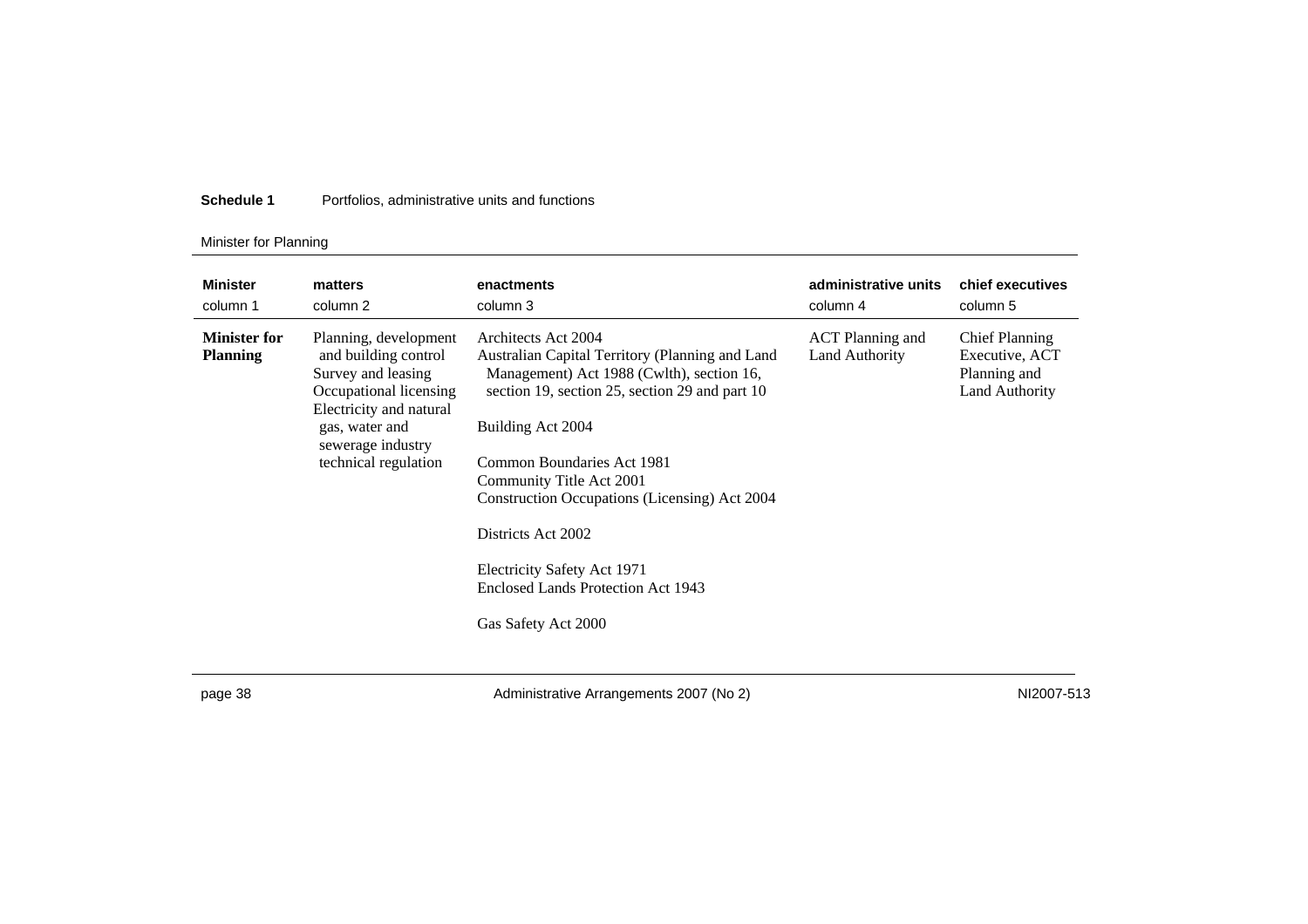### Minister for Planning

| <b>Minister</b><br>column 1 | matters<br>column 2 | enactments<br>column 3                                                                                                          | administrative units<br>column 4 | chief executives<br>column 5 |
|-----------------------------|---------------------|---------------------------------------------------------------------------------------------------------------------------------|----------------------------------|------------------------------|
|                             |                     | Land (Planning and Environment) Act 1991<br>Lands Acquisition Act 1994                                                          |                                  |                              |
|                             |                     | Planning and Land Act 2002, except chapter 4<br>Public Place Names Act 1989<br>Public Roads Act 1902                            |                                  |                              |
|                             |                     | Recovery of Lands Act 1929                                                                                                      |                                  |                              |
|                             |                     | Surveyors Act 2007                                                                                                              |                                  |                              |
|                             |                     | Unit Titles Act 2001<br>Utilities Act 2000, part 5 and division 10.3<br>Utilities (Telecommunication Installations)<br>Act 2001 |                                  |                              |
|                             |                     | Water and Sewerage Act 2000                                                                                                     |                                  |                              |
|                             |                     |                                                                                                                                 |                                  |                              |

NI2007-513

Administrative Arrangements 2007 (No 2) end of the state of the page 39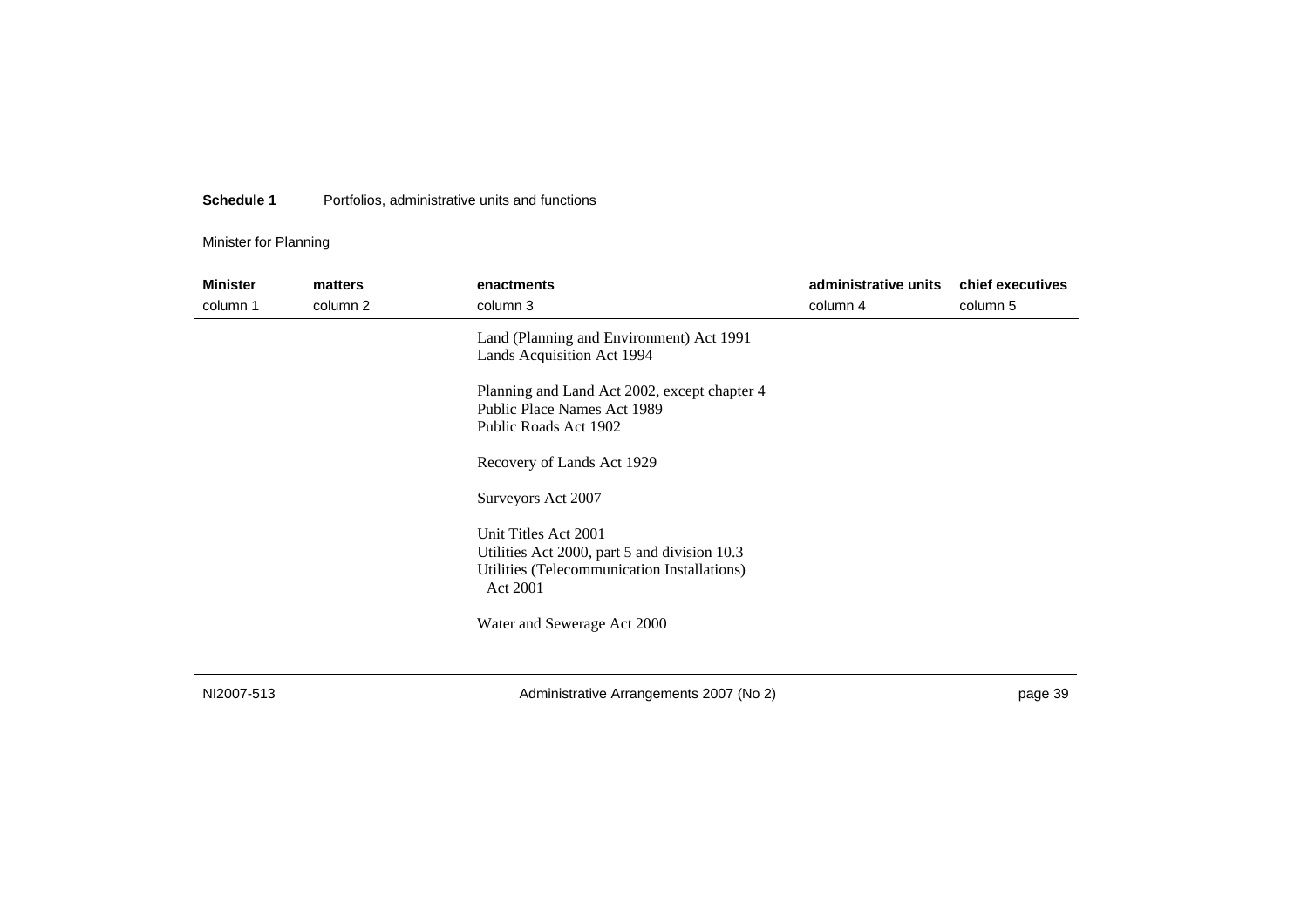### Minister for Tourism, Sport and Recreation

| <b>Minister</b>                | matters                                | enactments              | administrative units      | chief executives                       |
|--------------------------------|----------------------------------------|-------------------------|---------------------------|----------------------------------------|
| column 1                       | column 2                               | column 3                | column 4                  | column 5                               |
| <b>Minister for</b>            | Tourism policy and                     | Boxing Control Act 1993 | Department of             | Chief Executive,                       |
| Tourism,                       | services                               |                         | Territory and             | Department of                          |
| Sport and<br><b>Recreation</b> | National teams<br>Sport and recreation | Drugs in Sport Act 1999 | <b>Municipal Services</b> | Territory and<br>Municipal<br>Services |

page 40 **Administrative Arrangements 2007 (No 2)** MI2007-513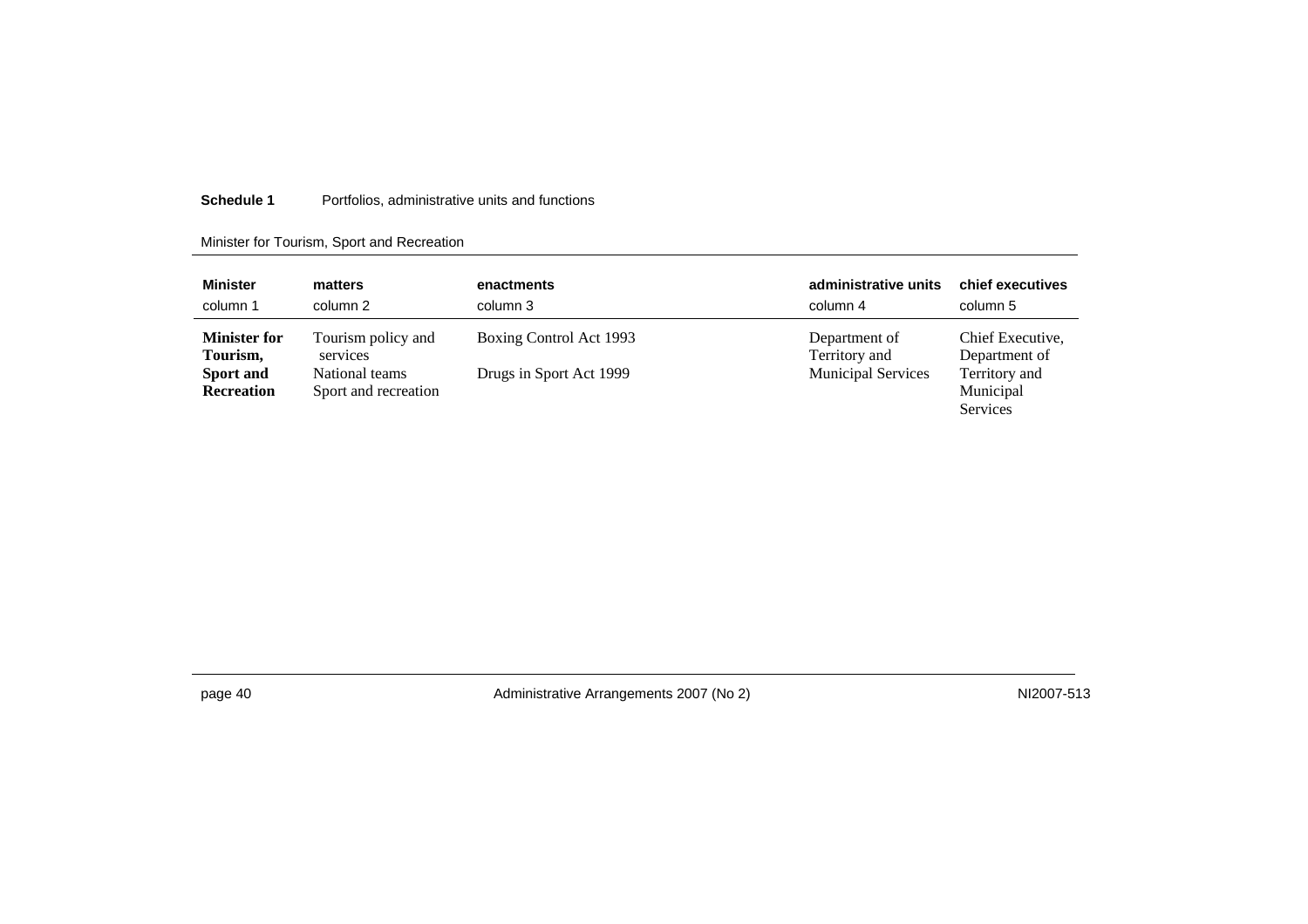#### Minister for Industrial Relations

| <b>Minister</b>                                              | matters                                                                                                                            | enactments                                                                                                                                                                                                                                                                                                                     | administrative units           | chief executives                                   |
|--------------------------------------------------------------|------------------------------------------------------------------------------------------------------------------------------------|--------------------------------------------------------------------------------------------------------------------------------------------------------------------------------------------------------------------------------------------------------------------------------------------------------------------------------|--------------------------------|----------------------------------------------------|
| column 1                                                     | column 2                                                                                                                           | column 3                                                                                                                                                                                                                                                                                                                       | column 4                       | column 5                                           |
| <b>Minister for</b><br><b>Industrial</b><br><b>Relations</b> | Industrial relations<br>policy and regulations<br>Workplace safety and<br>workers<br>compensation policy<br>and legislative policy | Annual Leave Act 1973<br>Contractors Debts Act 1897<br>Dangerous Substances Act 2004<br>Fuels Control Act 1979<br>Holidays Act 1958<br>Long Service Leave (Building and Construction<br>Industry) Act 1981<br>Long Service Leave (Contract Cleaning Industry)<br>Act 1999<br>Long Service Leave Act 1976<br>Machinery Act 1949 | Chief Minister's<br>Department | Chief Executive,<br>Chief Minister's<br>Department |

NI2007-513

Administrative Arrangements 2007 (No 2) eage 41